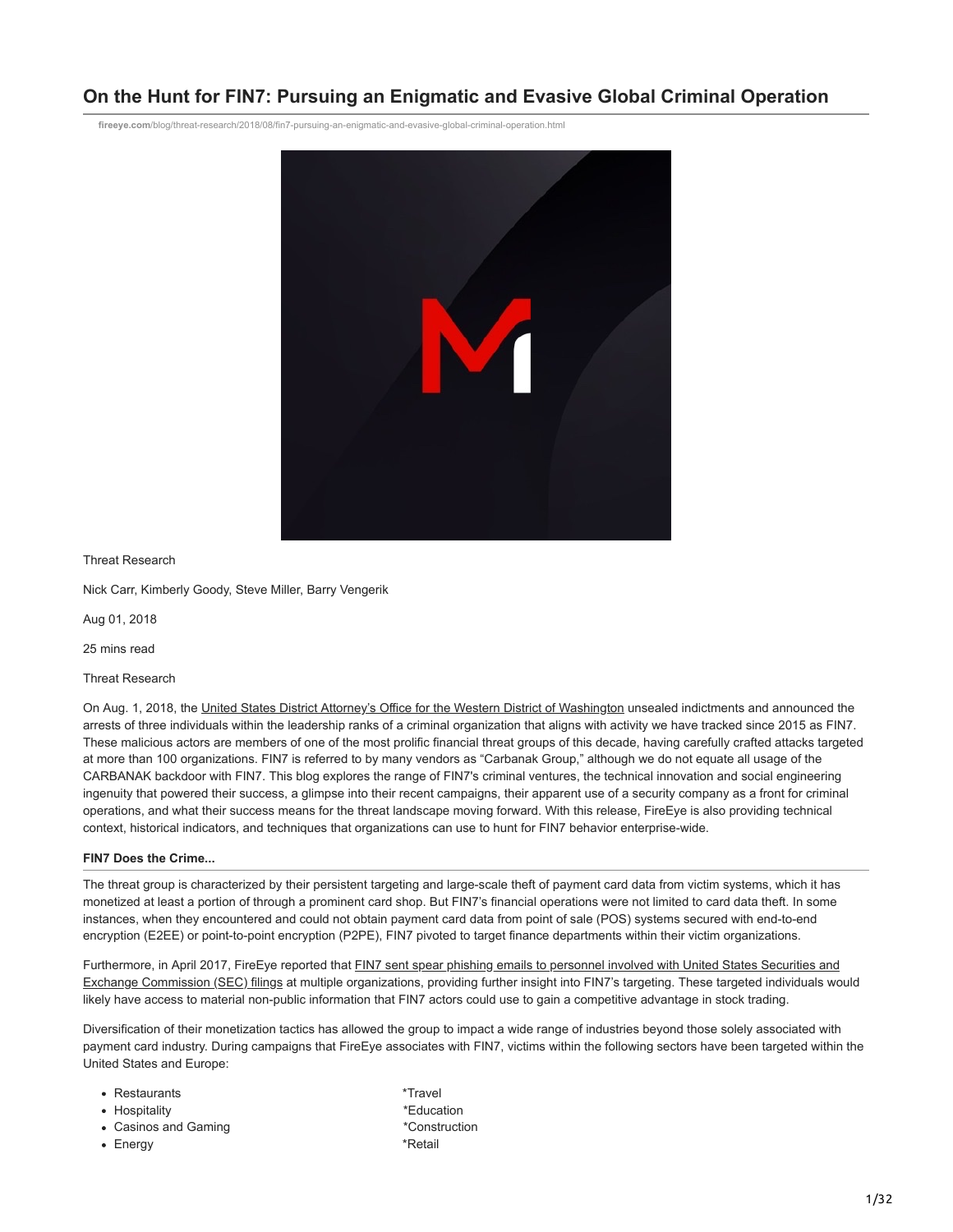| inance |
|--------|
|        |

- 
- 
- e the state of the state  $\sim$  \*Telecommunications • High-tech  $*G$ overnment • Software  $*$ Business services

# **FIN7's Innovation Enabled their Success**

Throughout FireEye's tracking of FIN7 campaigns, the attackers have attempted to stay ahead of the game and thwart detection, using novel [tactics and displaying characteristics of a well-resourced operation. For example, in April 2017, FireEye blogged about FIN7's spear phishing](https://www.fireeye.com/resources/fin7-phishing-lnk) emails that leveraged hidden shortcut files (LNK files) to initiate the infection and VBScript functionality launched by mshta.exe to infect the victim. This was a direct departure from their established use of weaponized Office macros and highlighted the group's adaptive nature to evade detection.

FireEye also previously reported on FIN7's use of the [CARBANAK backdoor](https://www.fireeye.com/resources/behind-the-carbanak-backdoor) as a post-exploitation tool to cement their foothold in a network and maintain access to victim environments. CARBANAK is well known for its use in highly profitable and sophisticated attacks dating back to 2013, with usage attributable to FIN7 beginning in late 2015, although how interconnected the campaigns employing the malware over this five-year span are is unclear. FIN7's use of CARBANAK is particularly notable due to their use of creative persistence mechanisms to launch [the backdoor. The group leveraged an application shim database that injected a malicious in-memory patch into the Services Control Manager](https://www.fireeye.com/resources/fin7-shim-databases-persistence) ("services.exe") process, and then spawned a CARBANAK backdoor process. FIN7 also used this tactic to install a payment card harvesting utility.

Another notable characteristic of FIN7 has been their heavy use of [digital certificates](https://pkic.org/uploads/2013/10/CASC-Code-Signing.pdf). Unsurprisingly, malicious threat actors have sought to exploit the legitimacy afforded by these certificates. By digitally signing their phishing documents, backdoors and later stage tools, FIN7 was able to bypass many security controls that may limit execution of macros from Office documents and restrict execution of unsigned binaries on trusted systems.

| Organization         | Country | Serial                                                             | Email                      |
|----------------------|---------|--------------------------------------------------------------------|----------------------------|
| Korsar Travel TOV UA |         | 88:21:ac:7e:6c:da:11:00:1d:b3:d3:1a:16:c1:5c:26 korsartravel@bk.ru |                            |
| Kaitschuck James     | GB.     | 30:2e:7f:14:3a:f3:f3:98:20:70:42:4e:ea:52:5d:d2                    | oliversoftware@hotmail.com |
| Park Travel          | RU      | 4d:e2:87:56:98:bf:c7:74:a3:f3:47:d6:70:7c:9b:f0                    | inga@parktravel-mx.ru      |

# Table 1: Sample FIN7 code signing certificates

FIN7 developed evasive techniques at a rapid pace. Throughout 2017, FIN7 was observed [creating novel obfuscation methods](https://www.fireeye.com/resources/obfuscation-wild-targeted-attackers-lead-way-evasion-techniques), and in some cases modifying the methods on a daily basis while launching attacks targeting multiple victims. The threat group regularly tested malicious DOC, DOCX, and RTF phishing documents against public repositories to check static detection engine coverage. Their development of a payload obfuscation style using the Windows command interpreter's (cmd.exe) native string substitution was so unique that FireEye dubbed it "FINcoding." These methods inspired deep command line obfuscation research and the release of Daniel Bohannon's [Invoke-DOSfuscation](https://github.com/danielbohannon/Invoke-DOSfuscation). Reference Table 2 and Table 3 for a selection of samples and their associated command line obfuscation techniques.

# **FIN7's Relentless Phone Calls and Bellyaching**

Over the three years of responding to a multitude of compromises and proactively defending against FIN7, FireEye observed unprecedented social engineering prowess. From leveraging web forms for initial contact to targeting and engaging directly with pre-determined store managers, the operators demonstrated a range of capabilities. FIN7's reach extended beyond their targets' computer systems. FireEye has responded to incidents where FIN7 has called victims *prior* to lodging digital complaints laden with malicious documents as well as after the phishing documents have been sent, in order to check if they were received – a crude but effective FIN7 email delivery tracking technique.

As FIN7 has matured, so did the quality of their phishing lures and templates, which were most often sent from fake but thoroughly disguised individuals and businesses – and occasionally from sender addresses impersonating legitimate government entities. Their phishing has often exploited urgent, high value business matters tailored to their chosen targets. At individual stores, managers were contacted about lost items or sent a "receipt" claiming overcharging. Other FIN7 phishing emails masqueraded as detailed catering orders or requests for special menus tailored to individuals with dietary restrictions.

In early 2017, a pattern of complaints emerged and has continued for well over a year, where FIN7 has contacted stores and corporate offices to lodge food poisoning complaints with malicious attachments. Internally dubbed "[FINdigestion"](https://twitter.com/search?q=%23FINdigestion) by FireEye, this pattern of detailed complaints eventually expanded beyond individual complaints and into litigious concerns raised on behalf of "the government", as shown in Figure 1.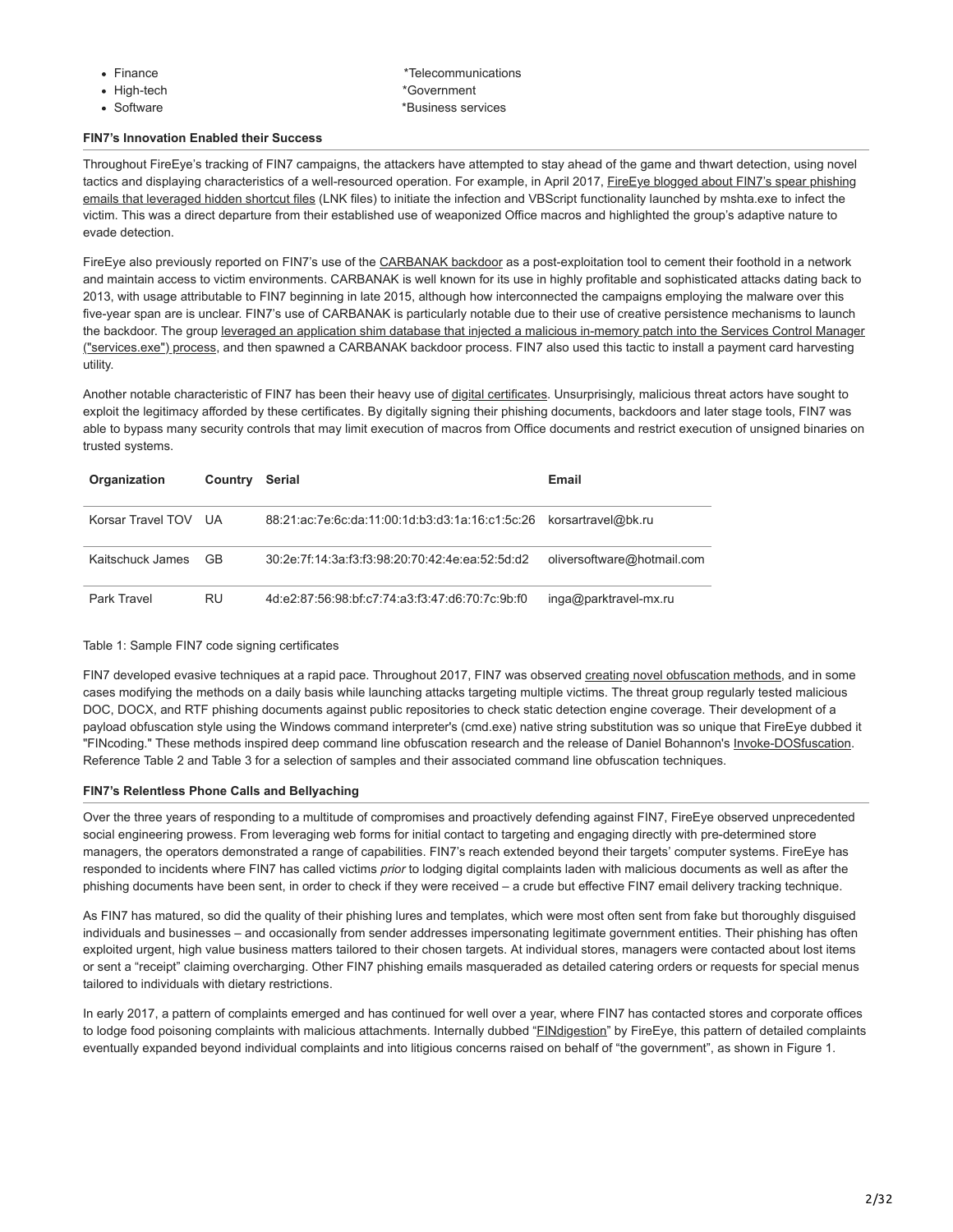| FDA themed spear phishing email |  |  |  |
|---------------------------------|--|--|--|
|---------------------------------|--|--|--|

Figure 1: FDA themed spear phishing email

It is noteworthy that the BATELEUR backdoor activity [first identified by Proofpoint](https://www.proofpoint.com/us/threat-insight/post/fin7carbanak-threat-actor-unleashes-bateleur-jscript-backdoor) in July 2017, which FireEye tracks as a suspected FIN7 subgroup, uses highly-customized graphics for their targets, often created in Adobe Photoshop. In this same phishing campaign, FIN7's malicious attachment was graphically themed to match, as shown in Figure 2.

**FDA** themed spear phishing attachment

Figure 2: FDA themed spear phishing attachment

Throughout their operations, the professional design and continued development of phishing elements in parallel to other post-compromise tools indicated to FireEye that FIN7 was most likely a well-resourced criminal operation.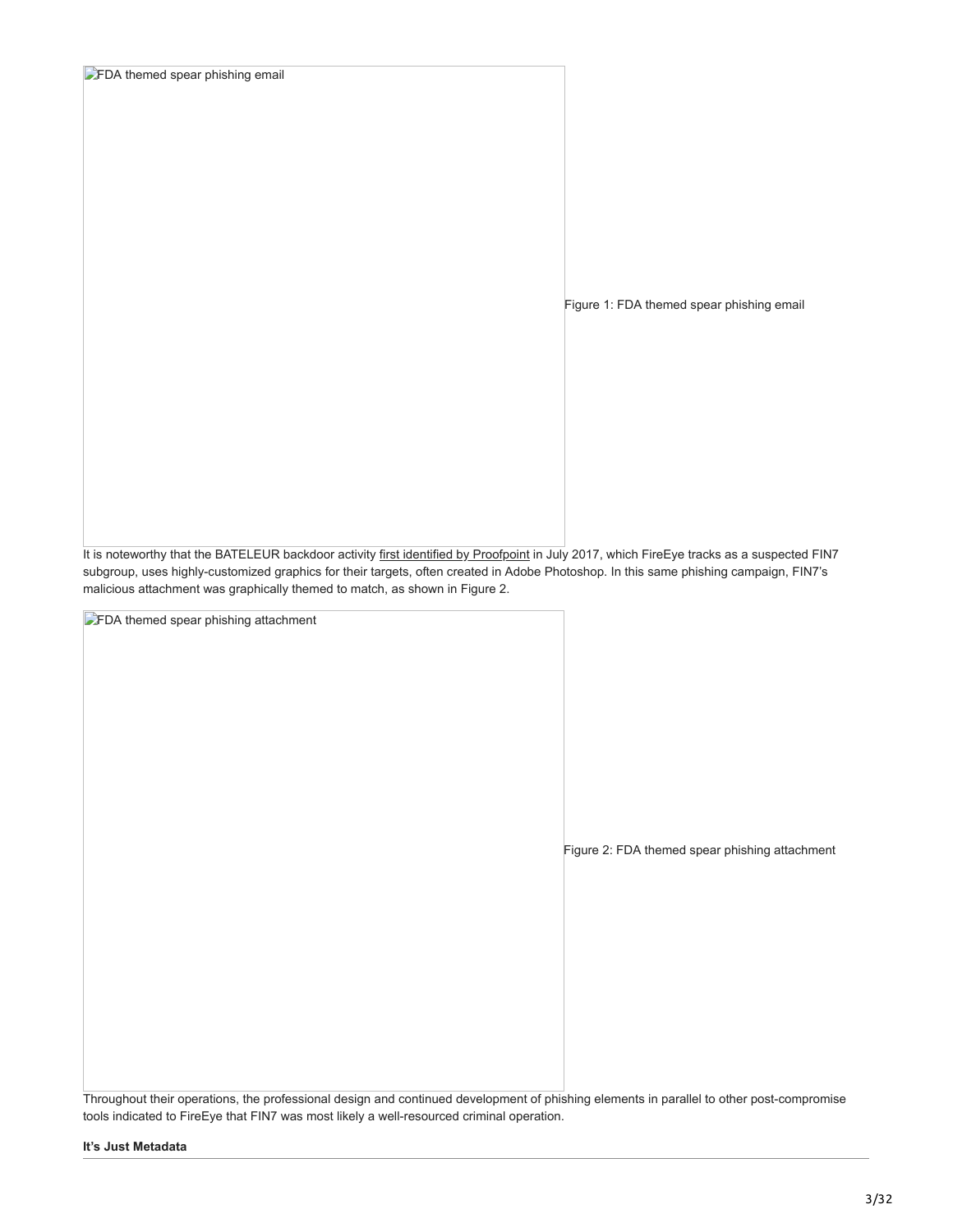FireEye has tracked several FIN7 personas throughout their operations by collecting and parsing filetypes of forensic value for juicy metadata. In a previous blog, we shared how LNK files created by FIN7 unintentionally revealed valuable information about their development environment.

LNK files can contain metadata that reveals attributes about the systems on which the LNKs were created, including original file paths, volume serial numbers, MAC addresses, and hostnames. By studying values within the LNK metadata we often identify "toolmarks," or unique values associated with distinct malware developer and operator personas.

FIN7 LNK metadata shows that the actors routinely used virtual machines with generic hostnames such as ANDY-PC or USER-PC, and default hostnames with the structure WIN-[A-Z0-9]{11} (e.g. WIN-ABCDEFGH1JK).

FireEye has tracked several hostname and path toolmarks associated with FIN7's operations, which we have used to link clusters of threat activity together. These toolmarks may be linked to FIN7 members who are involved in tool development or the broader criminal operation. Notable personas from the technical data, which are explored in more detail in the Technical Appendix section, include:

- "andy" / "andy-pc"
- "Hass"
- "jimbo"
- "Константин" (Konstantin)
- "oleg"

This analysis allowed us to understand FIN7's systems and correlate future attack activity to the different personas. Furthermore, the metadata analysis helped us monitor for files generated by the group and use the established toolmarks to establish detection for other adversary methodologies (such as direct RDP or SMB access) if the group changed TTPs.

# **Video Playback of FIN7 Operations**

While responding to multiple FIN7 intrusions, FireEye recovered a custom video recording capability used by FIN7 as a part of their operations. FireEye's FLARE team reverse engineered the video protocol, which appeared to be custom-written by FIN7 as it has no external library dependencies, contained Cyrillic comments in the code, and required the use of a bespoke video player unique to FIN7. The attackers most likely leveraged this video recording capability in their arsenal to monitor operations in victim environments to inform later stages of their intrusions.

FireEye obtained a version of the criminal developers' video player from a trusted source and with the knowledge of the reverse engineered protocol, the FLARE team modified the source code to support multiple versions of FIN7's custom encoding. With the patched source code, FireEye can decode and playback FIN7's video monitoring for affected victims in possession of these files.

# **Recent Shifts in FIN7 Operations**

Throughout 2018, FireEye has continued to identify multiple domains registered using patterns consistent with prior FIN7 activity, as well as campaigns using disparate TTPs that we have attributed to FIN7 with varying degrees of confidence. ZIP archives delivering the BIRDDOG backdoor were hosted on a portion of suspected FIN7 domains registered in 2018. Some evidence further characterizing the nature of this campaign suggests these malicious documents were sent to financial institution customers in Eastern Europe and Central Asia as early as September 2017. The targeting of individuals rather than organizations would mark a significant shift in their targeting, although it is also possible that the banks spoofed in these campaigns were FIN7's ultimate targets.

Additionally, we have identified similarities between FIN7 activity and BATELEUR campaigns, which began as early as mid-2017 and have been primarily aimed at U.S.-based restaurant chains. These campaigns leveraged macro-embedded Word documents directly attached to the emails as well as ones hosted on Google Drive. The documents were meticulously crafted to appear as though they came from legitimate organizations (e.g. restaurant associations and suppliers of POS hardware). This suspected FIN7 activity continued past the date of most recent arrest announced by U.S. law enforcement, although the attackers are now leveraging an updated JavaScript backdoor dubbed GRIFFON.

These recent campaigns could be representative of a decisive effort to diversify TTPs to avoid detection or could indicate the formation of FIN7 splinter groups carrying out autonomous campaigns. As a result, organizations need to remain vigilant and continue to monitor for changes in the methods employed by the FIN7 actors.

# **Unveiling FIN7's Front Company and Industry**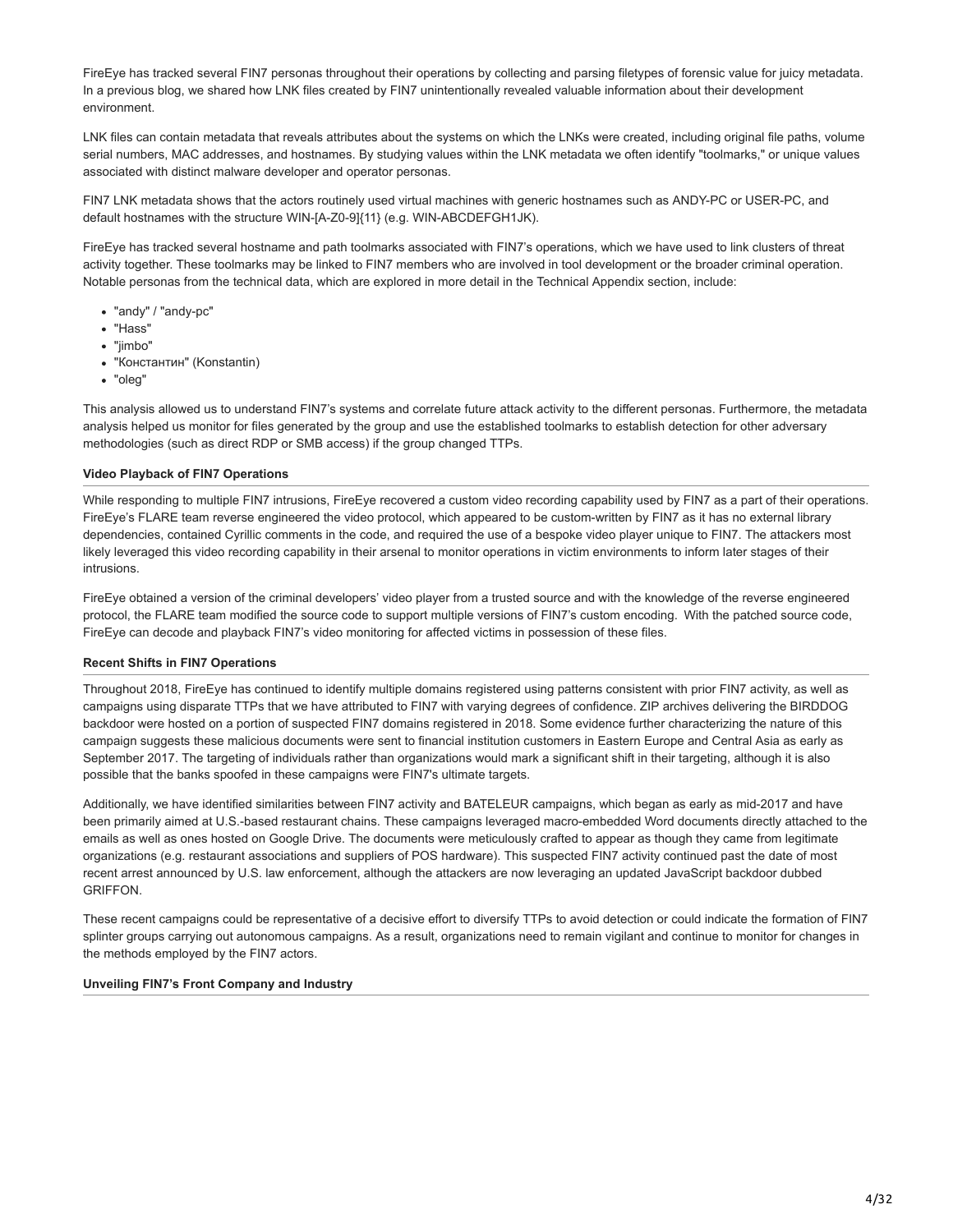Combi Security logo as retrieved from 2016 cache of combisecurity.com

Figure 3: Combi Security logo as retrieved from 2016

#### cache of combisecurity.com

According to U.S. law enforcement, at least a portion of FIN7 activity was run out of a front company dubbed Combi Security. A cache of its website reveals that the company purported to be "the world leaders in the field of comprehensive protection of large information systems from modern cyber threats" with headquarters in Moscow, Haifa, and Odessa. We have identified job advertisements for Combi Security that have been posted on popular Russian, Ukrainian, and Uzbek job recruitment sites, as well as numerous individuals who most likely worked for the company. Due to the seeming legitimacy of the recruitment postings, some individuals may have been unaware of illicit nature of their work. While the recruitment of unwitting individuals as puppets has been a common component of at least some criminal schemes – for example, reshipping mules who are recruited through postings on career sites advertising attractive work-from-home jobs – FIN7's veiling of full-scale financial compromises as legitimate offensive security engagements is particularly notable. The apparent success of Combi Security in recruiting unsuspecting individuals in this manner, may lead to more of this type of technical recruitment by cyber criminals in the future.

# **Splitting Up?**

The criminal organization behind FIN7 is almost certainly comprised of many additional individuals beyond those already apprehended by law enforcement authorities. FireEye iSIGHT Intelligence expects that at least a portion of these malicious actors are likely to continue conducting cyber crime activity in some capacity. Although we expect activity to continue, it is extremely common for threat actors to either modify their TTPs or temporarily halt operations following significant developments such as arrests of high-level members and/or public disclosure of TTPs that they employ.

Depending on the organizational and communication structure of the group, it is also plausible that multiple subgroups could form and carry out independent operations in the future. Recent campaigns, as well as those using tactics that were atypical for historical FIN7 campaigns, such as the SEC campaigns with widespread targeting, may be representative of semi-autonomous groups pre-existing within, or cooperating with, the FIN7 criminal organization. As noted in our [CARBANAK overview](https://www.fireeye.com/resources/behind-the-carbanak-backdoor), certain malware families and techniques transcend strictly defined threat groups, and may be re-used by developers and operators as they transition between organizations and campaigns.

# **Conclusion**

These recent announcements by U.S. law enforcement highlight the positive impact that can result from synergy between private and public sector organizations in disrupting organized cyber crime operations. As demonstrated by FIN7, financially-motivated threat actors are becoming extremely advanced and are capable of inflicting significant harm on organizations through vast, but carefully orchestrated campaigns. As sophisticated threat groups continue to emerge, partnerships, such as those exhibited here, will almost certainly play a key role in combating these threats.

#### **Acknowledgements**

Jordan Nuce, Tom Bennett, Michael Bailey, and Daniel Bohannon

#### **Technical Appendix**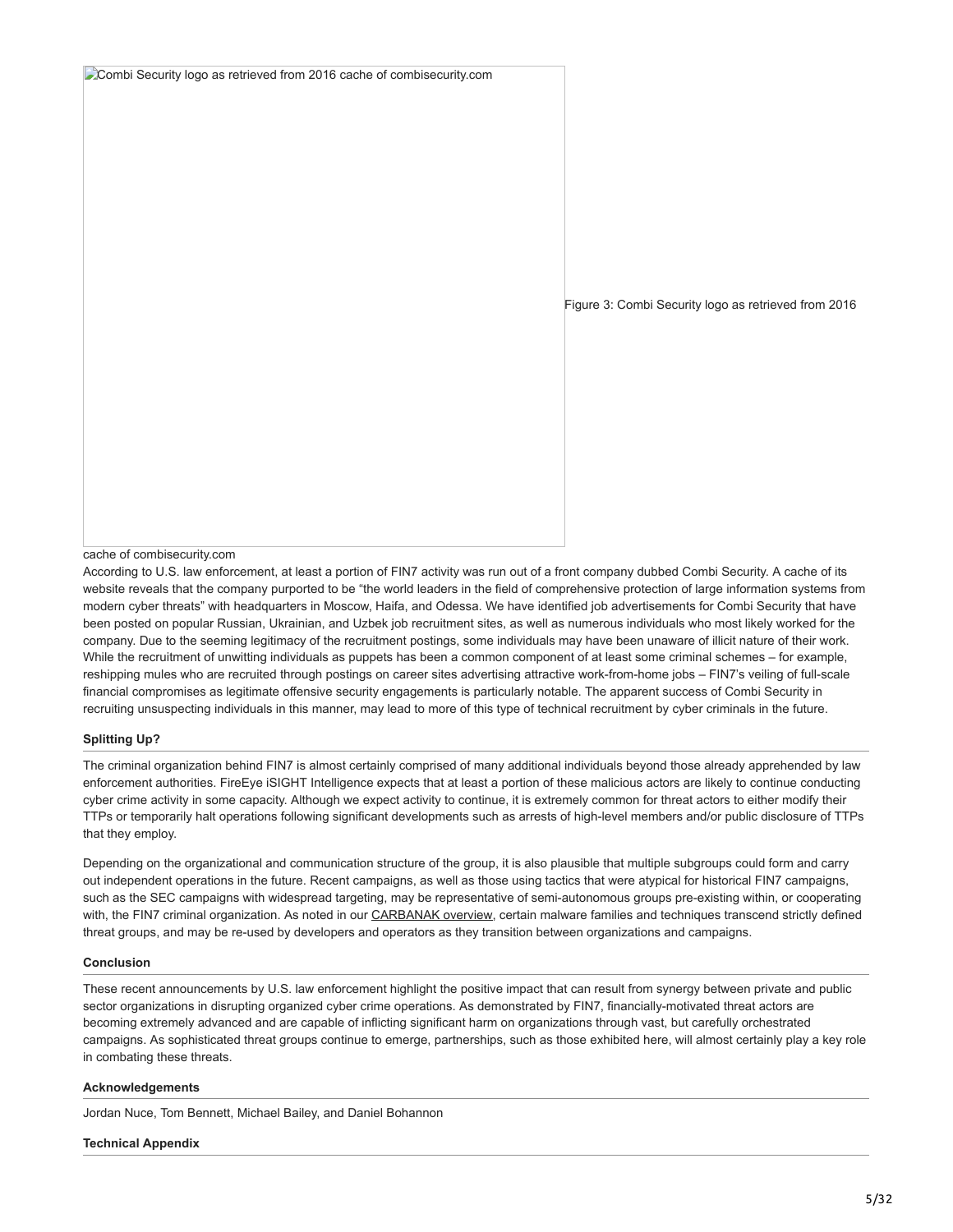FireEye has responded to many FIN7 incidents, which has provided us extensive insight into their operations. As part of this blog post, we are also including numerous indicators that we attribute to FIN7 and an overview of their techniques to aid organizations in identifying malicious activity across their networks.

# **Phishing Documents Technical Details**

In addition to LNK metadata, FIN7 phishing documents consistently contained artifacts detailing the local file system paths of component files used to construct the spear phishing documents. In the following tables, we have also included examples of the myriad of command line obfuscation techniques used by FIN7. Of particular note is the quick turnaround time between documents employing different techniques.

| <b>EXIF Creation Time</b>                                                                  | <b>Attribution Malware</b> |                 | MD5                              | <b>Filename</b> |
|--------------------------------------------------------------------------------------------|----------------------------|-----------------|----------------------------------|-----------------|
| 2018:05:21 17:32:00                                                                        | Suspected<br>FIN7          | <b>GRIFFON</b>  | 7e703dddcfc83cd352a910b48eaca95e |                 |
| C:\Users\jimbo\Desktop\Files\Картинки\outlook2.png                                         |                            |                 |                                  |                 |
| cmd.exe /k "SET a01=wscr& SET a02=ipt&&call<br>%a01%%a02% /e:jscript //b %TEMP%\errors.txt |                            |                 |                                  |                 |
| <b>EXIF Creation Time</b>                                                                  | <b>Attribution Malware</b> |                 | MD <sub>5</sub>                  | <b>Filename</b> |
| 2018:01:26 15:59:00                                                                        | Suspected<br>FIN7          | <b>BATELEUR</b> | bb1a76702e2e7d0aa23385f24683d214 | Doc1.doc        |
| C:\Users\Hass\Desktop\Картинки\New\outlook3.png                                            |                            |                 |                                  |                 |
| cmd.exe /c wscript.exe //b /e:jscript %TEMP%\crashpad.ini                                  |                            |                 |                                  |                 |
| <b>EXIF Creation Time</b>                                                                  | <b>Attribution Malware</b> |                 | MD <sub>5</sub>                  | <b>Filename</b> |
| 2018:01:11 13:16:00                                                                        | Suspected<br>FIN7          | <b>BATELEUR</b> | 5972597b729a7d2853a3b37444e58e01 | check.doc       |
| C:\Users\Hass\Desktop\Картинки\New\outlook2.png                                            |                            |                 |                                  |                 |
| cmd.exe /c wscript.exe //b /e:jscript %TEMP%\crashpad.ini                                  |                            |                 |                                  |                 |
| <b>EXIF Creation Time</b>                                                                  | Attribution                | <b>Malware</b>  | MD <sub>5</sub>                  | <b>Filename</b> |
| 2017:10:25 07:43:00                                                                        | Suspected<br>FIN7          | <b>BATELEUR</b> | c4aabdcf19898d9c30c4c2edea0147f0 | document1.d     |
| C:\Users\oleg\Desktop\Файлы\Картинки\New\defender.jpg                                      |                            |                 |                                  |                 |
| cmd.exe /c wscript.exe //b /e:jscript %TEMP%\crashpad.ini                                  |                            |                 |                                  |                 |
| <b>EXIF Creation Time</b>                                                                  | <b>Attribution Malware</b> |                 | MD <sub>5</sub>                  | <b>Filename</b> |
| 2017:06:23 15:18:00                                                                        | Suspected<br>FIN7          | <b>BATELEUR</b> | 467062d2a5a341716c42c6d7f36ba0ed | check.doc       |
| C:\Users\Work\Desktop\IMAGES\outlook2.pnq                                                  |                            |                 |                                  |                 |
| wscript.exe //b /e:jscript %TEMP%\debug.txt                                                |                            |                 |                                  |                 |

Table 2: Suspected FIN7 spear phishing launch parameters and attacker local system artifacts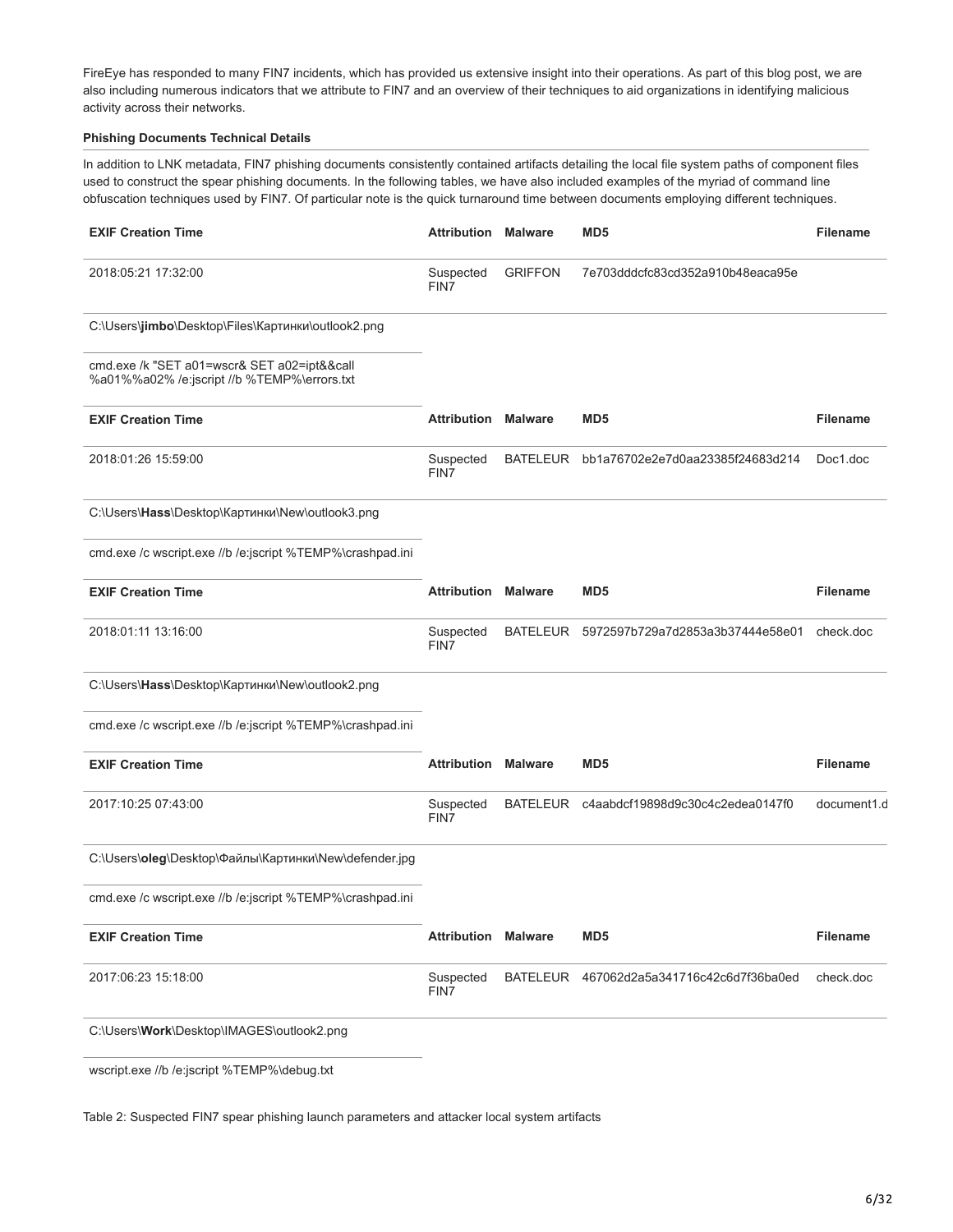2017:10:06 11:21:00

C:\Users\**andy**\Desktop\unlock.cmd

cmd /c ""%TMP%\unlock.cmd" "

@set w=wsc@ript /b /e:js@cript %HOMEPATH%\tt.txt @echo try{var fs=new ActiveXObject('Scripting.FileSystemObject');sh=new ActiveXObject('Wscript.Shell');p=sh.ExpandEnvironmentStrings('%%H f=fs.OpenTextFile(p,1,false);for(i=0;i^<4;i++)f.SkipLine();var com='';while(!f.AtEndOfStream)com+=f.ReadLine().substr(1);f.Close();try{fs.DeleteFile >%HOMEPATH%\tt.txt @copy /y %TMP%\unlock.cmd %HOMEPATH%\pp.txt @echo %w:@=%|cmd

# **EXIF Creation Time**

2017:09:27 11:56:00

C:\Users\**usr**\Documents\send\270917\unlock.doc.lnk

wmic.exe process call create "cmd start /min cmd /c for /f \"usebackq delims=\" %x in (`FindStr /R /C:\"@#[0-9]#@\" \"%TEMP%\unlock.doc.lnk\"`)

cmd.exe /S /D /c" echo /\*@#8#@\*/try{sh=new ActiveXObject("Wscript.Shell");fs=new ActiveXObject("Scripting.FileSystemObject");p=sh.ExpandEnvironmentStrings("%TM"+"P%");f=fs.GetFile(p+"//unlock.doc.lnk");s=f.OpenAsTextSt (c);}catch(e){} >%HOMEPATH%\t.txt & wscript //b /e:jscript %HOMEPATH%\t.txt >nul 2>&1 &"

# **EXIF Creation Time**

2017:08:08 17:38:00

C:\Users\**andy**\Desktop\unlock.doc.lnk

wmic.exe process call create "mshta javascript:eval(\"try{eval('wall=GetObject(\\'\\''+String.fromCharCode(44)+'\\'Word.Application\\')');eval(wall.Ac

mshta.exe "try{jelo = 'try{w=GetObject("","Wor"+"d.Application");this[String.fromCharCode(101)+\\'va\\'+\\'l\\'](w.ActiveDocument.Shapes(1).TextFr ActiveXObject("Scripting.FileSystemObject");var sh = new ActiveXObject("Wscript.Shell");var p = sh.ExpandEnvironmentStrings("%HOMEPATH%

### **EXIF Creation Time**

2017:07:27 15:51:00

C:\Users\**jinvr-3-1**\Desktop\unlock.doc.lnk

cmd.exe /C set x=wsc@ript /e:js@cript %HOMEPATH%\ttt.txt & echo try{w=GetObject("","Wor"+"d.Application");this[String.fromCharCode(101)+'v >%HOMEPATH%\ttt.txt & echo %x:@=%|cmd

# **EXIF Creation Time**

2017:06:28 16:21:00

#### C:\Users\**andy**\Desktop\unprotect.rtf.lnk

cmd.exe /C set x=wsc@ript /e:js@cript %HOMEPATH%\md5.txt & echo try{w=GetObject("","Wor"+"d.Application");this[String.fromCharCode(101) >%HOMEPATH%\md5.txt & echo %x:@=%|cmd

#### **EXIF Creation Time**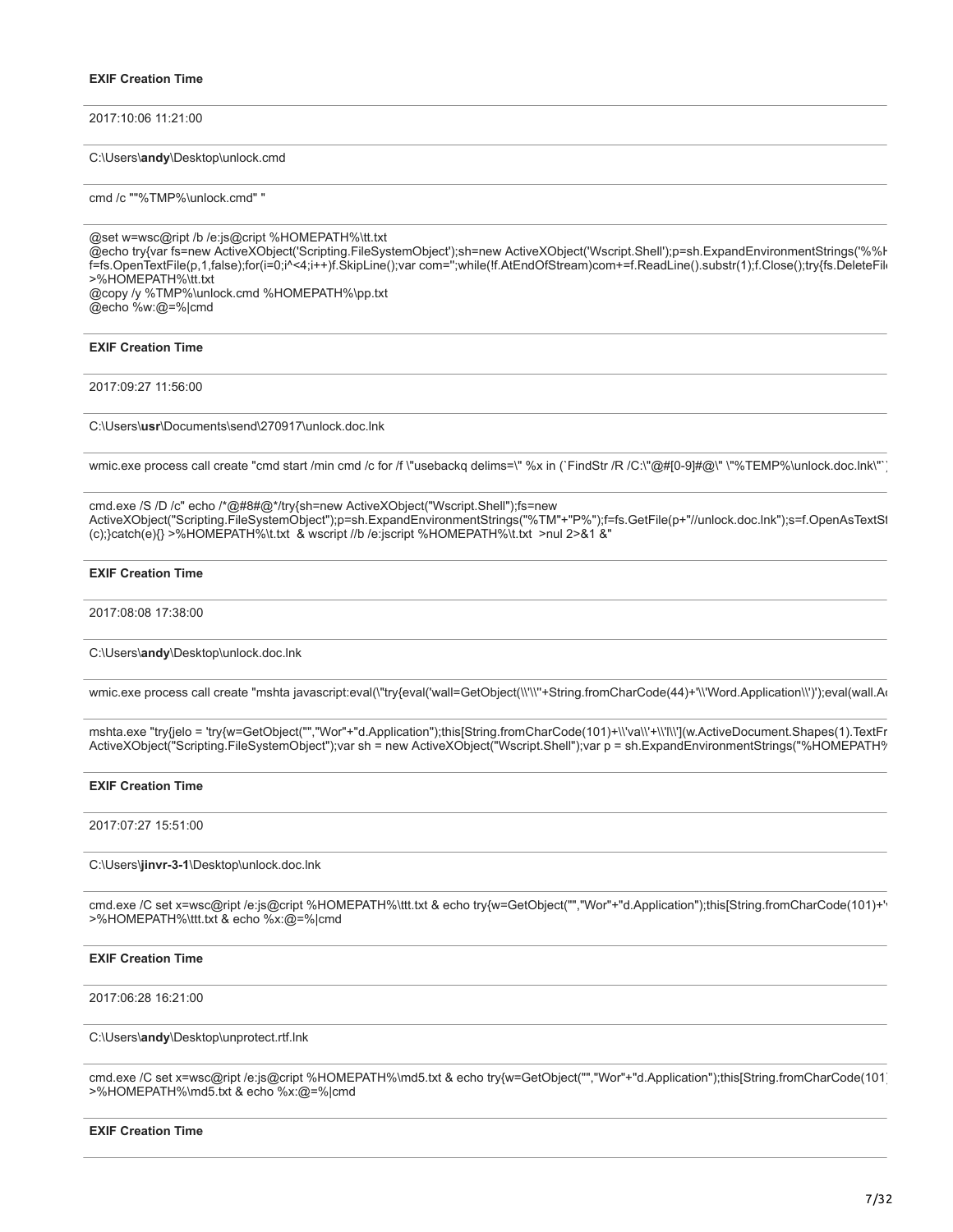#### C:\Users\**user**\Documents\unprotect.lnk

C:\WINDOWS\system32\mshta.exe vbscript:Execute("On Error Resume Next:set yjdsqjtrn=GetObject(,""Word.Application""):execute yjdsqjtrn.Ac

#### **EXIF Creation Time**

2017:04:20 16:27:00

C:\Users\**testadmin.TEST**\Desktop\unprotect.lnk

C:\WINDOWS\system32\mshta.exe vbscript:Execute("On Error Resume Next:set wprotect=GetObject(,""Word.Application&quot wprotect.ActiveDocument.Shapes(1).TextFrame.TextRange.Text:close")

# **EXIF Creation Time**

2017:01:12 18:00:00

C:\Users\**testadmin.TEST**\Desktop\unprotected.vbe C:\Users\**tst01**\Desktop\unprotected.vbs

%WINDIR%\System32\Wscript.exe %TEMP%\WindowsUpdate\_X24532\beginer.vbs

### **EXIF Creation Time**

2016:08:12 11:26:00

C:\Users\**test**\Documents\sploits\120816\order.vbe

%WINDIR%\System32\Wscript.exe %TEMP%\AdobeUpdateManagementTool.vbs

Table 3: FIN7 spear phishing launch parameters and attacker local system artifacts

### **FIN7 Tactics, Techniques & Procedures (TTPs)**

FireEye is providing insight into FIN7's notable methodologies across multiple stages of the attack lifecycle and tips for identifying evidence of this activity and similarly suspicious activity in your environment.

| <b>Attack</b><br>Lifecycle<br><b>Stage</b> | <b>Adversary Methodology</b>                                    | <b>Discovery Tips</b>                                                                               |
|--------------------------------------------|-----------------------------------------------------------------|-----------------------------------------------------------------------------------------------------|
| <b>Initial</b><br>Compromise               | Spear phishing emails sent using PHP<br>Mailer                  | Inbound emails containing metadata such as "X-Mailer: PHPMailer"                                    |
| <b>Establish</b><br><b>Foothold</b>        | Once keys                                                       | Persistence using registry Run and Run New Run and RunOnce registry entries referencing VBS and VBA |
| <b>Establish</b><br><b>Foothold</b>        | Execution or persistence using<br>Scheduled Tasks               | New Scheduled Tasks referencing CMD, LNK, VBS, VBA, PS1 and other<br>scripting language extensions  |
| <b>Establish</b><br><b>Foothold</b>        | Persistence using Windows Services,<br><b>Startup Directory</b> | New Windows Services, new files in Startup directories                                              |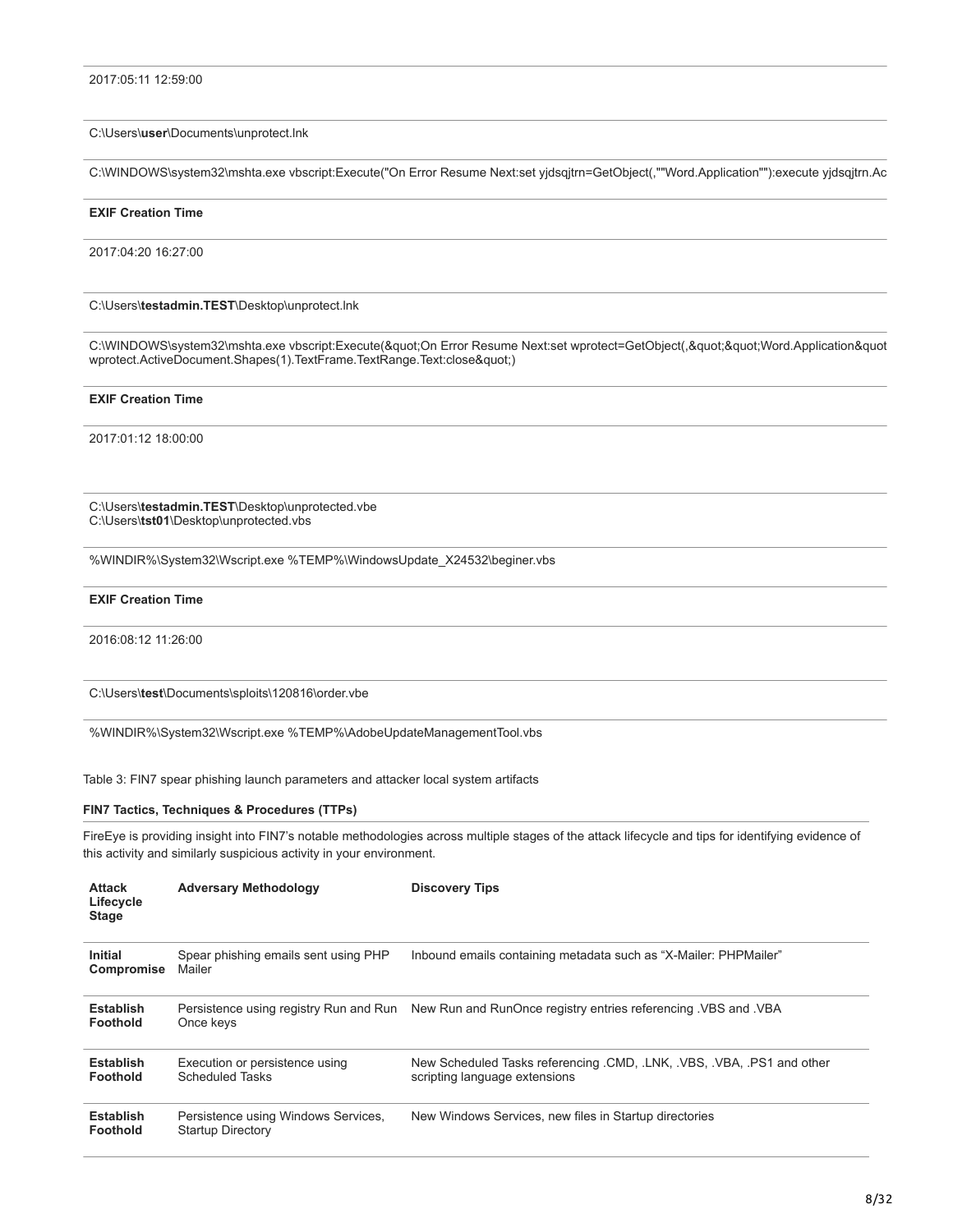| <b>Establish</b><br><b>Foothold</b> | Persistence using AppCompat Shim                                                      | New shim database files and modifications of AppCompatFlags registry keys (see<br>FIN7 SDB Persistence)                                                                                           |
|-------------------------------------|---------------------------------------------------------------------------------------|---------------------------------------------------------------------------------------------------------------------------------------------------------------------------------------------------|
| <b>Maintain</b><br><b>Presence</b>  | C2 using favored C2 ports                                                             | Outbound connections with port-protocol mismatches on common ports such as<br>53,80,443,8080                                                                                                      |
| <b>Maintain</b><br><b>Presence</b>  | C2 using favored generic 3LDs                                                         | Outbound connections or DNS resolutions to "sketchy" 2 <sup>nd</sup> level domains with<br>generic 3 <sup>rd</sup> level domains such as mail, www1, www2, dns, ftp (eg.<br>"mail[.]qefg[.]info") |
| <b>Maintain</b><br><b>Presence</b>  | C2 using VPS infrastructure with low<br>reputation                                    | Inbound and outbound connections from and to non-standard IP ranges,<br>especially from international Virtual Private Server (VPS) providers                                                      |
| <b>Maintain</b><br><b>Presence</b>  | C2 using legitimate services including<br>Google Docs, Google Scripts and<br>Pastebin |                                                                                                                                                                                                   |
| <b>Maintain</b><br><b>Presence</b>  | C2 using DNS via A, OPT, TXT records                                                  | Unusually long or numerous DNS A, TXT and OPT record queries                                                                                                                                      |
| <b>Maintain</b><br><b>Presence</b>  | C2 domains registered with REG.RU                                                     | Newly observed domains registered via REG.RU                                                                                                                                                      |
| <b>Maintain</b><br><b>Presence</b>  | C2 domains registered with<br>NameCheap                                               | Newly observed domains registered via NameCheap                                                                                                                                                   |
| <b>Maintain</b><br><b>Presence</b>  | C2 domains registered with odd format<br>and top-level domains                        | Unusually long or numerous DNS queries with the structure [a-zA-Z]{4,5}\.<br>[pw us club info site top] (eg. "pvze[.]club")                                                                       |
| <b>Maintain</b><br><b>Presence</b>  | C2 domains registered with hyphen                                                     | Outbound connections to newly registered, hyphenated domains                                                                                                                                      |

# Table 4: FIN7 TTPs

# **FIN7 Indicators**

FireEye is providing these granular technical indicators so that interested parties can better understand the threat actor and search for their historical activity across enterprise networks.

Phishing Documents Droppers

| <b>Filename</b>   | MD <sub>5</sub>                  | <b>Attribution</b> | <b>Malware</b>                                      |
|-------------------|----------------------------------|--------------------|-----------------------------------------------------|
| menu.rtf          | c14eb54769ff208a2562e4ef47958d9e | FIN7               |                                                     |
|                   | 76eb6f124fba6599a54e92b829c55b63 | FIN7               | <b>BEACON</b>                                       |
| 3-ThompsonDan.rtf | 4b783bd0bd7fcf880ca75359d9fc4da6 | FIN7               | <b>BEACON</b><br><b>BELLHOP</b><br><b>HALFBAKED</b> |
| claim.rtf         | af53db730732aa7db5fdd45ebba34b94 | FIN7               | <b>BEACON</b><br><b>BELLHOP</b><br><b>HALFBAKED</b> |
| order.rtf         | cea2989309ccd5128f437335622978f1 | FIN7               | <b>BEACON</b><br><b>BELLHOP</b><br><b>HALFBAKED</b> |
| order.rtf         | cf4ccb3707e5597969738b4754782e4d | FIN7               | <b>BEACON</b><br><b>BELLHOP</b><br><b>HALFBAKED</b> |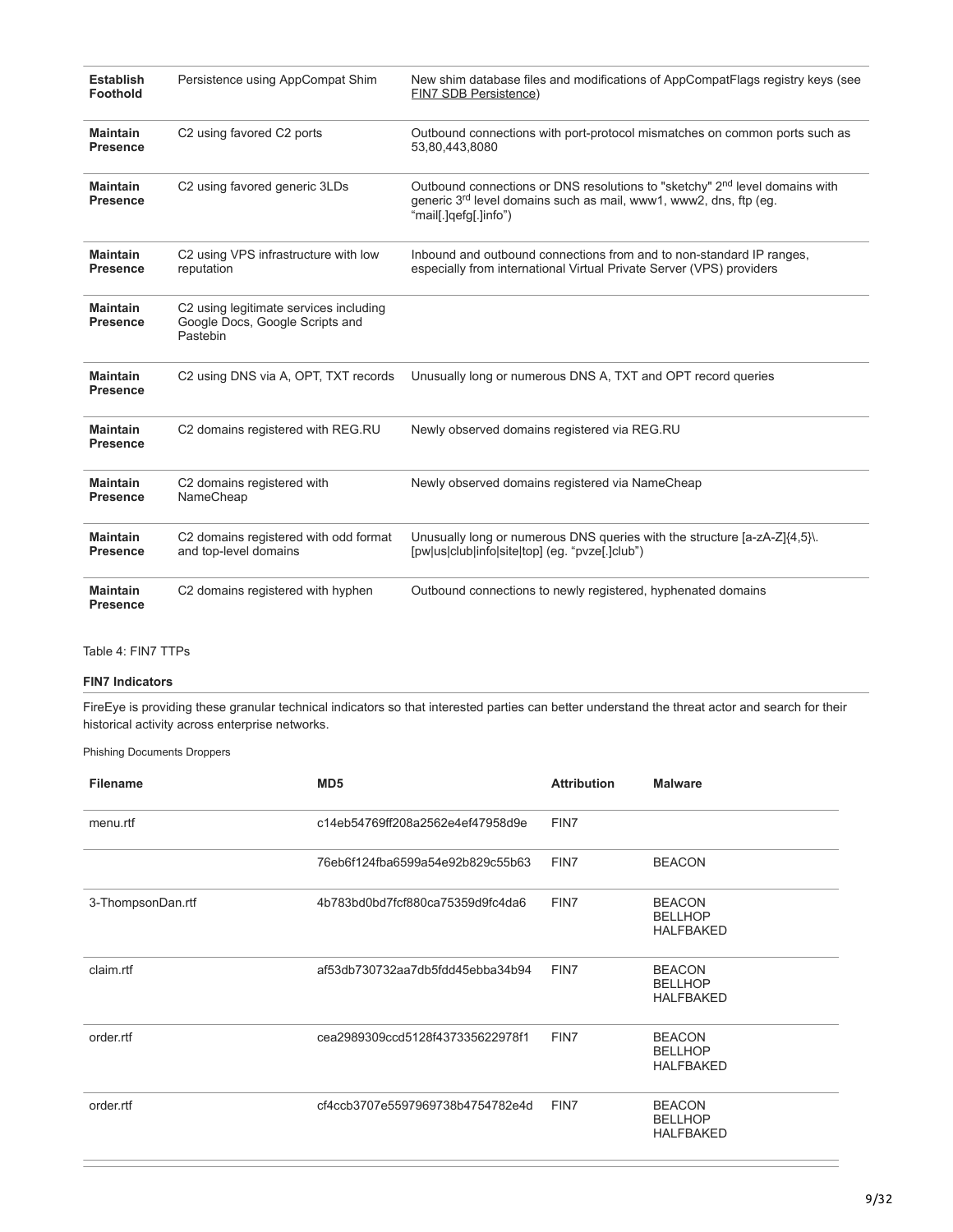| Doc2_rtf.rtf        | 2dc0f4bece10759307026d90f585e006      | FIN7 | <b>BEACON</b><br><b>HALFBAKED</b>  |
|---------------------|---------------------------------------|------|------------------------------------|
| doc1.doc            | 37759603c6cd91ebc8a1ea9ac0f2d580      | FIN7 | <b>BEACON</b><br><b>HALFBAKED</b>  |
| quote.rtf           | 3c0bd71e91e0f18621ba43de4419f901      | FIN7 | <b>BEACON</b><br><b>HALFBAKED</b>  |
| Doc2_rtf.rtf        | 562a64f1c09306d385962cf8084b6827      | FIN7 | <b>BEACON</b><br><b>HALFBAKED</b>  |
| information.doc     | 5dace5ac5ba89c9bba4479264f75b2b6      | FIN7 | <b>BEACON</b><br><b>HALFBAKED</b>  |
| Doc_rest_rtf.rtf    | 619aa4e6c9db275381ab0e7fc7078f5f      | FIN7 | <b>BEACON</b><br><b>HALFBAKED</b>  |
| doc1.docx           | 67c9bfd4d6ac397fb0cd7da2441a6fe2      | FIN7 | <b>BEACON</b><br><b>HALFBAKED</b>  |
| Doc33.docx          | 6a5a42ed234910121dbb7d1994ab5a5e FIN7 |      | <b>BEACON</b><br><b>HALFBAKED</b>  |
| info_rtf            | 6ac5ae6546746e3a9502cc489b71146e      | FIN7 | <b>BEACON</b><br><b>HALFBAKED</b>  |
| bmg.docx            | 754fc509328af413d93131e65fc46d31      | FIN7 | <b>BEACON</b><br><b>HALFBAKED</b>  |
| Doc_0405_1.rtf      | 7b2315ff1f2d763857aa70ad34b75449      | FIN7 | <b>BEACON</b><br><b>HALFBAKED</b>  |
| doc1.docx           | 99975b5ee2ddd31e89c9bdda7a3871d9 FIN7 |      | <b>BEACON</b><br><b>HALFBAKED</b>  |
| doc0505_1.rtf       | 9eb71edd5ec99294a1c341efa780b1b1      | FIN7 | <b>BEACON</b><br><b>HALFBAKED</b>  |
| DonovanR.docx       | b5829caad7c448c558cb1dab2d9f4320      | FIN7 | <b>BEACON</b><br><b>HALFBAKED</b>  |
| rising star.rtf     | c8b8420d1503ae48ff35362f5d29eeb3      | FIN7 | <b>BEACON</b><br><b>HALFBAKED</b>  |
| inf6.docx           | e494356fc0db7ef6009d29e5ae869717      | FIN7 | <b>BEACON</b><br><b>HALFBAKED</b>  |
| Claim.docx          | 06b9e2fdd2c0eeb78b851c93ca66f25f      | FIN7 | <b>BELLHOP</b>                     |
| order.rtf           | 80eed9f87a18b0093eb3f16fa495b6f7      | FIN7 | <b>BELLHOP</b>                     |
| Details Joseph.docx | b4d48f3e1ae339f2fcb94b7abceecfff      | FIN7 | <b>BELLHOP</b>                     |
| order.doc           | e2a6b351c276d02d71e18cd0677e8236      | FIN7 | <b>BELLHOP</b><br><b>HALFBAKED</b> |
|                     | b14bc8cbc7f2d36179ebff96ade6d867      | FIN7 | CARBANAK                           |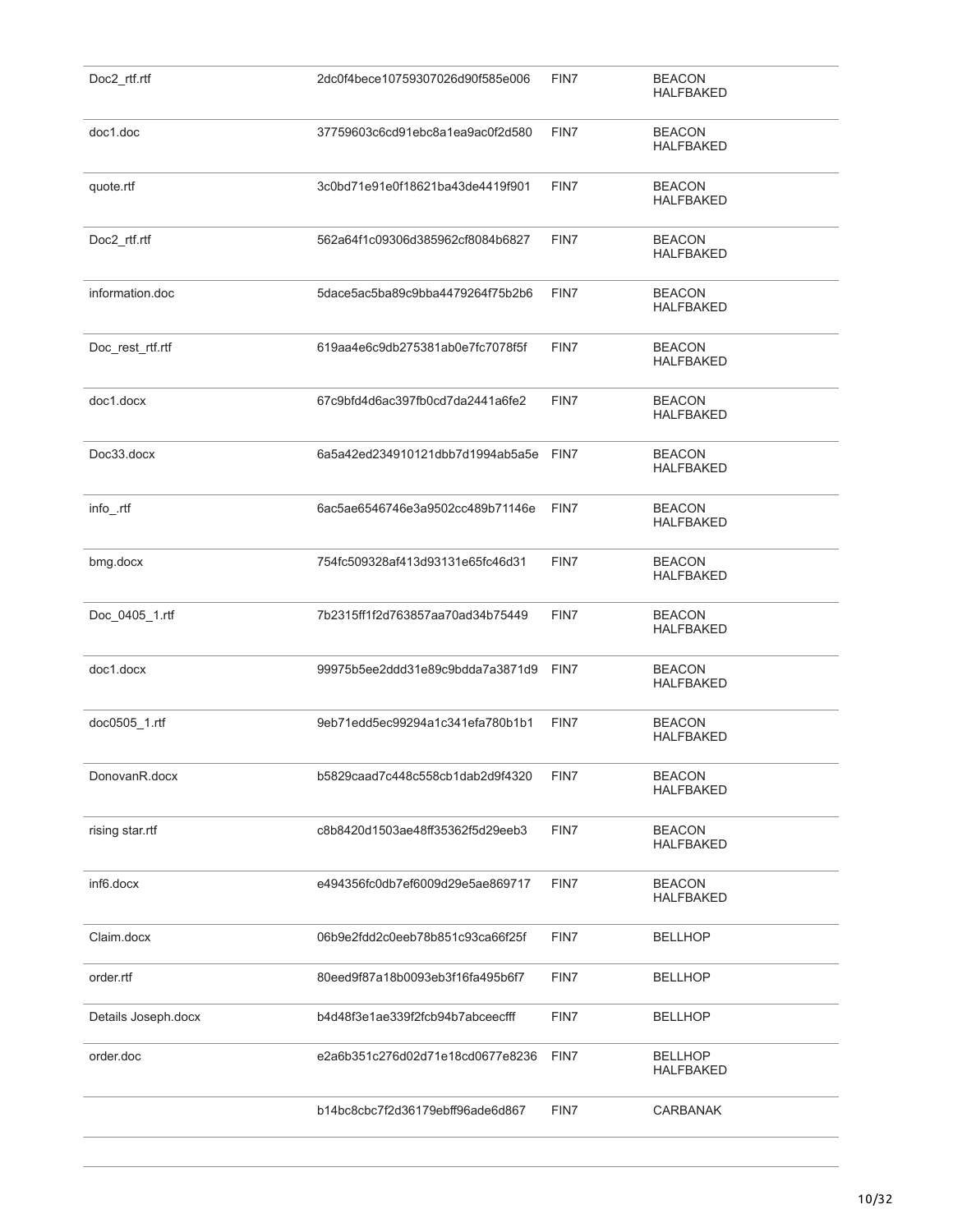| features.doc       | bbd99ef280efebe9066c0aef91bf02cd | FIN7 | <b>DRIFTPIN</b><br>HALFBAKED |
|--------------------|----------------------------------|------|------------------------------|
| doc2709.rtf        | 01d666fcbc4cdcedbfe7963f498e7858 | FIN7 | HALFBAKED                    |
| doc_n0908.rtf      | 03e85ad4217775906e6b5ceae8dc27af | FIN7 | HALFBAKED                    |
| doc1.docx          | 0d6619481cfd29791a51ebb42ace5c03 | FIN7 | <b>HALFBAKED</b>             |
| doc1.rtf           | 0e0a51489054529a9dcb177d39f08b81 | FIN7 | <b>HALFBAKED</b>             |
| doc0719.docx       | 101bdbbd99cfd74aa5724842404642f2 | FIN7 | HALFBAKED                    |
| doc0507.docx       | 17fabe288d640476a70154c59d5a1ba1 | FIN7 | HALFBAKED                    |
| info_1.rtf         | 189c5a090d2b3b87ab65a8b156cd971e | FIN7 | HALFBAKED                    |
| doc.docx           | 1a6c18967f4ce1c91c77098af4957e6e | FIN7 | HALFBAKED                    |
| Mail.rtf           | 1a9e113b2f3caa7a141a94c8bc187ea7 | FIN7 | HALFBAKED                    |
| Doc rest n rtf.rtf | 1f5022a02c82fbe414dc91bf3f1b5180 | FIN7 | HALFBAKED                    |
| doc.docx           | 1f98c4ff12fc2c6fbf8247a5b2e4e7f4 | FIN7 | <b>HALFBAKED</b>             |
| doc1909.docx       | 1fbe77a3b5771ce4f95e02a49c5b7f30 | FIN7 | <b>HALFBAKED</b>             |
| doc_n0808.rtf      | 21926646a658bdf39cf28cdfbb1aced7 | FIN7 | <b>HALFBAKED</b>             |
| doc0507.rtf        | 22ad7c05128ca7b48b0a2a4507803b16 | FIN7 | HALFBAKED                    |
| Doc2.docx          | 22e7d4f7401ef34b3b6d17c15291c497 | FIN7 | HALFBAKED                    |
| menu.rtf           | 24fab1e9831e57307d17981abaabf960 | FIN7 | <b>HALFBAKED</b>             |
| 2-order.docx       | 28ad8e3a225400a1d00f6023f8e6c9c8 | FIN7 | HALFBAKED                    |
| doc0610.docx       | 29a3666cee0762fcd731fa663ebc0011 | FIN7 | HALFBAKED                    |
| doc2209_1.rtf      | 2d36634974c85eff393698b39edc561c | FIN7 | HALFBAKED                    |
| Doc1.rtf           | 307a9ce257e97189e046fa91d3c27dab | FIN7 | HALFBAKED                    |
| doc1.rtf           | 325844f1b956c52fc220932bc717f224 | FIN7 | HALFBAKED                    |
| doc0910.rtf        | 3917028799d2aa3a43ec5bad067e99a5 | FIN7 | HALFBAKED                    |
| doc1.docx          | 397d45b6001919b04739e26379c84dd9 | FIN7 | HALFBAKED                    |
| docr.rtf           | 3a303f02e16d7d27fa78c3f48a55d992 | FIN7 | HALFBAKED                    |
| oliver_davis.docx  | 3b12f36a01326ec649e4def08b860339 | FIN7 | HALFBAKED                    |
| doc2209.docx.docx  | 402c34d7d6ce92bf5a048023bd2fde4a | FIN7 | HALFBAKED                    |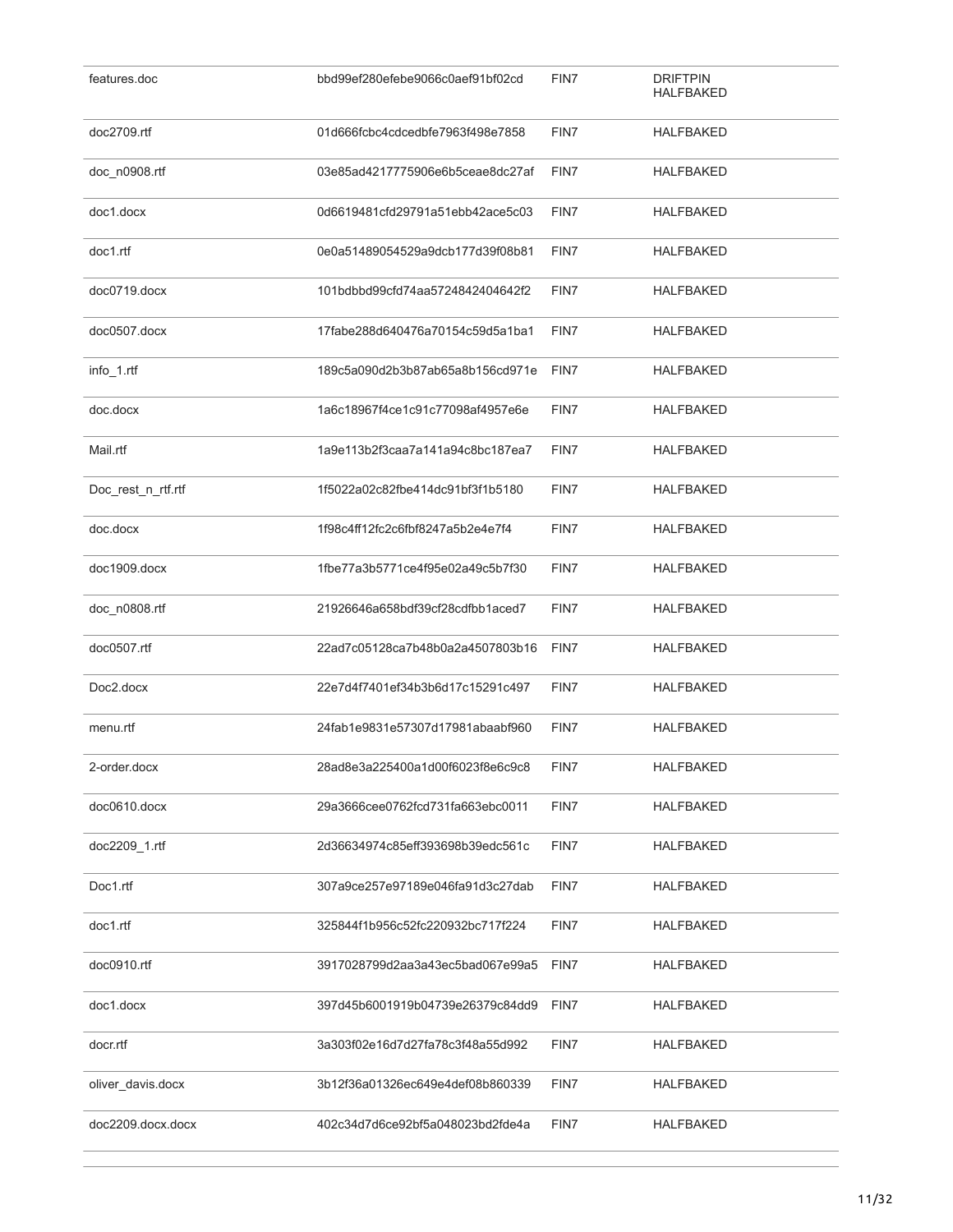| Doog.docx        | 41c6861313e731bd3f84dd70360573ce | FIN7 | <b>HALFBAKED</b> |
|------------------|----------------------------------|------|------------------|
| info.rtf         | 42a2a2352f6b1f5818f3b695f240fc3a | FIN7 | <b>HALFBAKED</b> |
| james.docx       | 499ebef3ab31a2f98fc8a358bd085b0f | FIN7 | <b>HALFBAKED</b> |
| doc1007.rtf      | 4b7a742d5c98fc62f0f67445032e7bc6 | FIN7 | <b>HALFBAKED</b> |
| tem6.doc         | 4bf691809224d17e49cebb071d22a867 | FIN7 | HALFBAKED        |
| doc1.rtf         | 511af2b4c62fa4c2bb91f3be1ca96094 | FIN7 | <b>HALFBAKED</b> |
| doc1.docx        | 52cf6a63da29331d805a5a9b5015580f | FIN7 | <b>HALFBAKED</b> |
| doc2209.rtf      | 560e72858ee413d7a6f72fff5ab7577b | FIN7 | <b>HALFBAKED</b> |
| doc1.docx        | 5a0b796c7a6040e02c822cac4475f11a | FIN7 | <b>HALFBAKED</b> |
| doc0717.rtf      | 5d49b444734b003b6917b81f0a779b3e | FIN7 | <b>HALFBAKED</b> |
|                  | 5d9525b48870dc438130bd96fb8c5b66 | FIN7 | <b>HALFBAKED</b> |
| doc2.doc         | 5dd2e677fd1d65f051b7f54e7402721f | FIN7 | HALFBAKED        |
| Doog.docx        | 63e2eb258a85ed4e72f951cdbff2a58e | FIN7 | <b>HALFBAKED</b> |
| doc0720.rtf      | 6a860285a6f7521995151a2a0cb6e316 | FIN7 | <b>HALFBAKED</b> |
| doc0719.rtf      | 6adec78e874232722c3758bbbcb95829 | FIN7 | <b>HALFBAKED</b> |
| virus.docx       | 70f0f8db551dd6b084682188c3923e26 | FIN7 | <b>HALFBAKED</b> |
| check.rtf        | 72d973ebfbc00d26170bfafdfbbd0179 | FIN7 | <b>HALFBAKED</b> |
| Doc_0405.rtf     | 74165408ff12d195fb9d68afe0a6011e | FIN7 | HALFBAKED        |
| oliver_davis.rtf | 793511c86a0469d579ff8cc99a7311e3 | FIN7 | HALFBAKED        |
| doc n0808.docx   | 79628a598303692238cc4aeb19da6fed | FIN7 | HALFBAKED        |
| Doc1.rtf         | 7d664485c53b98180e6f3c69e9dfa81e | FIN7 | HALFBAKED        |
| doc1.docx        | 82a32d98e68891625b6de67a9d0b61c6 | FIN7 | HALFBAKED        |
| document.doc     | 853a53419d9dbc606d2392b99e60c173 | FIN7 | <b>HALFBAKED</b> |
| doc2806.rtf      | 856cec68ddd28367c0d0f0a6f566187a | FIN7 | HALFBAKED        |
| doc1.rtf         | 8608b31a446f42a7f36807bd6c16d2c0 | FIN7 | HALFBAKED        |
| Doc1.rtf         | 8bd798e89d075827cc757b9586f15ce2 | FIN7 | <b>HALFBAKED</b> |
| doc1.rtf         | 94771bcf572d5c0b834f73d577f06cc8 | FIN7 | <b>HALFBAKED</b> |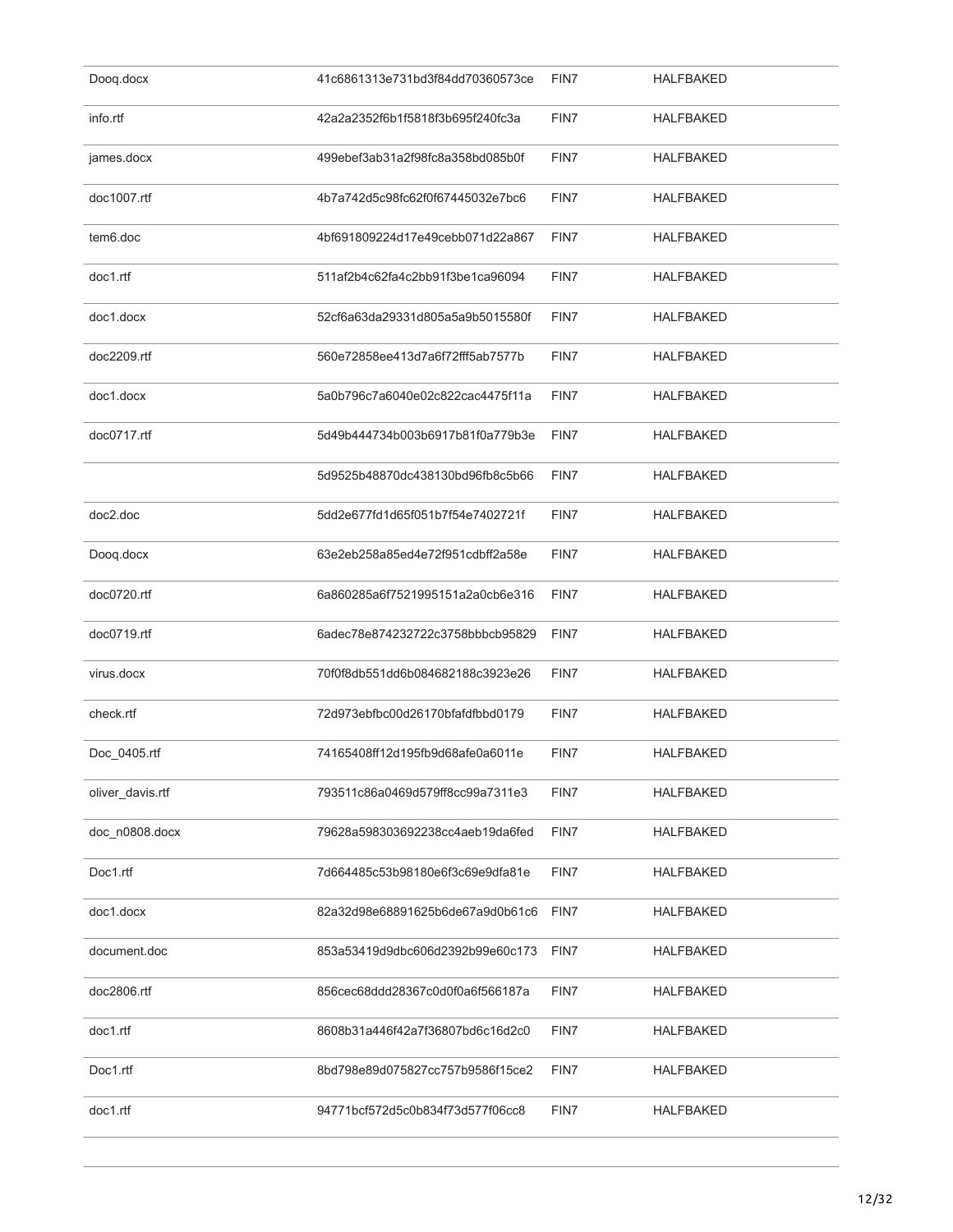| doc1610.rtf         | 973377e27b5dffa289f84e62a6833ebc | FIN7 | HALFBAKED        |
|---------------------|----------------------------------|------|------------------|
| Doc0725.rtf         | 9788b3faa29ba9eb4cae46f3c249937e | FIN7 | <b>HALFBAKED</b> |
| Doc1.rtf            | 9b87f9f6498c241f50208f9906907195 | FIN7 | <b>HALFBAKED</b> |
| doc1.rtf            | a5f75333d0c81387a5a9c7696b967a20 | FIN7 | HALFBAKED        |
| doc0610.rtf         | a8e312d0c230e226e97e7a441fadbd85 | FIN7 | HALFBAKED        |
| doc2_r_new.rtf      | a9c50b7761519fb684cdee2d59f99f91 | FIN7 | HALFBAKED        |
| credit details.rtf  | aaf42acedc38565f4c33cfdbb09733b9 | FIN7 | HALFBAKED        |
| doc2.docx           | b5cc86726ab8f1fb3c281ab8f935260f | FIN7 | <b>HALFBAKED</b> |
|                     | b6f005236a37367a147f9060c708ccca | FIN7 | <b>HALFBAKED</b> |
| doc1.rtf            | c0d122bcdcb6ede7fc7f1182e4d0e599 | FIN7 | <b>HALFBAKED</b> |
| doc2806.docx        | c3f48e69bb90be828ba2835b76fb2080 | FIN7 | <b>HALFBAKED</b> |
| doc1.rtf            | c5e94d973ed4f963ddc09ab88def3b5f | FIN7 | HALFBAKED        |
| doc1.rtf            | c6cddc475d62503a17a34419918e7fc0 | FIN7 | HALFBAKED        |
| doc0714.docx        | caec3babdec3cf267cc846fd084c4626 | FIN7 | <b>HALFBAKED</b> |
| doc1909.rtf         | d1f55491472ca747561509106b71eab8 | FIN7 | <b>HALFBAKED</b> |
| doc_n0908.docx      | d38fb2d95812ffa1014e52ef3079e5da | FIN7 | HALFBAKED        |
| catering_.rtf       | d5cd1dedf3bf5c943e348a8b84e37b2a | FIN7 | <b>HALFBAKED</b> |
| doc0714.rtf         | dde72a54716deb88c1ffef2a63faab6b | FIN7 | HALFBAKED        |
| m <sub>1</sub> .doc | e0ca85c0d264b84d977df0c48fd383cc | FIN7 | HALFBAKED        |
| doc1.rtf            | e17fe2978ebe1b0a6923acd2ffeda3c2 | FIN7 | HALFBAKED        |
| doc2009.rtf         | e184219366afb2e6bd0b9502beab1156 | FIN7 | HALFBAKED        |
| doc1610.docx        | e9154e2f80389b853ab4cf2fe98f1ed2 | FIN7 | HALFBAKED        |
| doc1.rtf            | edc4f02f265a4aaa552435f293409f01 | FIN7 | HALFBAKED        |
| doc2_r_new.rtf      | ee5a600ef9fd1defe07ea097095d1beb | FIN7 | HALFBAKED        |
| doc1.rtf            | effdaf7f61acb277ac44ee4d9bc8900a | FIN7 | HALFBAKED        |
| info_.docx          | f2ac2ec8173db4963dc2089ac90b8807 | FIN7 | HALFBAKED        |
| Doc0725.docx        | f80a80d25b3393825baa1e84e76ddf6c | FIN7 | HALFBAKED        |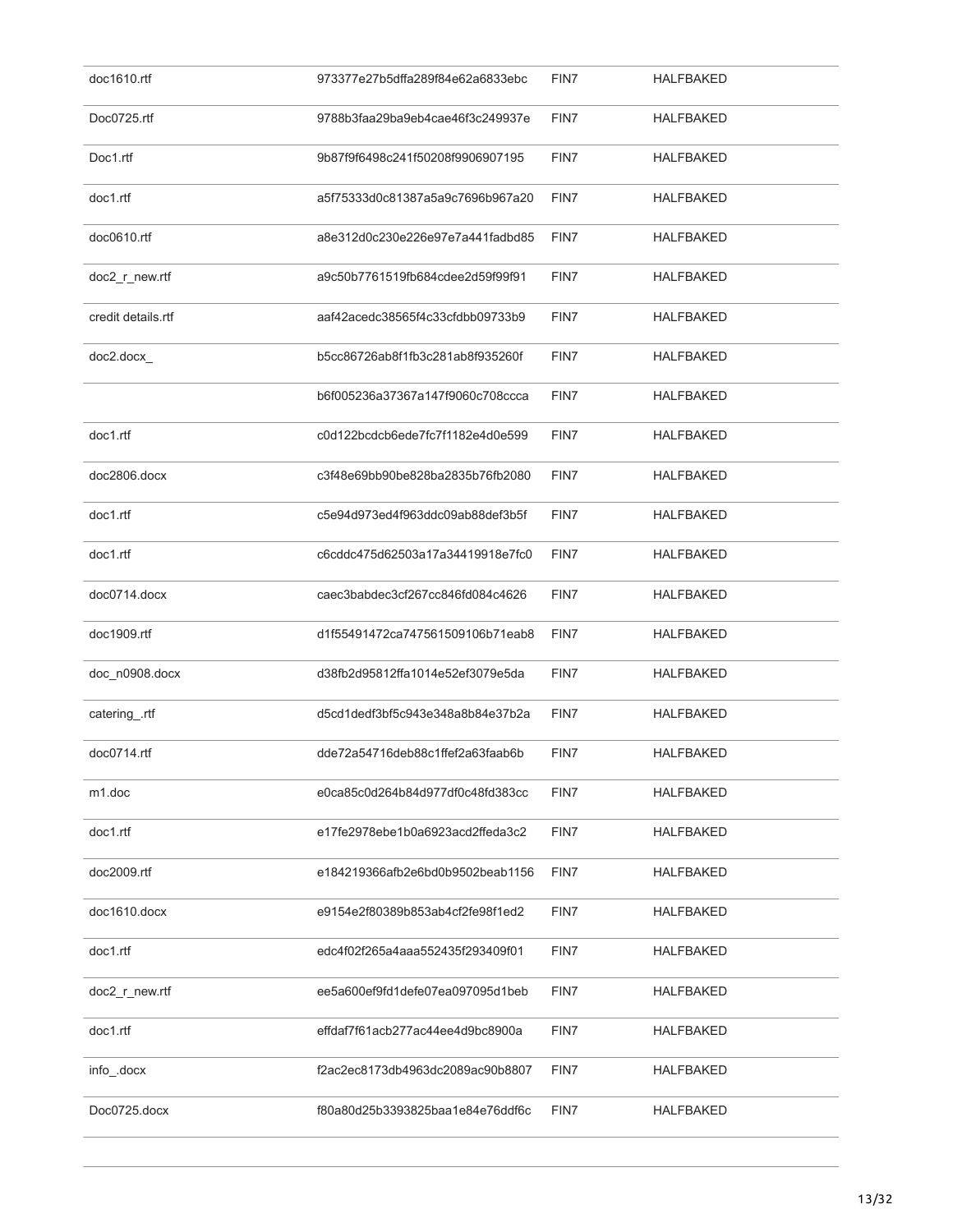| 1.rff                             | fa1c548a5d691ac9ce7bfd929f204261 | FIN7           | <b>HALFBAKED</b>         |
|-----------------------------------|----------------------------------|----------------|--------------------------|
|                                   | fa93c93a02fe2dee8a3b3d1cd82f293f | FIN7           | <b>HALFBAKED</b>         |
| poisoning.rtf                     | faed087e820cad3c023be1db8d4ba70a | FIN7           | <b>HALFBAKED</b>         |
| order.docx                        | fc661e18137583dc140e201338582a99 | FIN7           | <b>HALFBAKED</b>         |
| SEC_Security_Policy_2017_02.doc   | 032fe02e54a010d21fd71e97596f4101 | FIN7           | POWERSOURCE              |
| SEC_Security_Policy_2017_10.doc   | 14334c8f93f049659212773ecee477a2 | FIN7           | POWERSOURCE              |
| VargheseJ.doc                     | 2abad0ae32dd72bac5da0af1e580a2eb | FIN7           | POWERSOURCE              |
| SEC_Security_Policy_2017_03.doc   | 37d323ffc33a0e1c6cd20234589a965d | FIN7           | <b>POWERSOURCE</b>       |
| 2017.doc                          | 5a88e3825c5e89b07fa9050b6b6eca7c | FIN7           | <b>POWERSOURCE</b>       |
| SEC_Security_Policy_2017.doc      | 6ff3272cd9edf115230bad6a55cb3ca8 | FIN7           | <b>POWERSOURCE</b>       |
| EDGAR_FILLINGS_RULES_2016.doc     | 7bd2235f105dee20825b4395a04892bf | FIN7           | <b>POWERSOURCE</b>       |
| SEC_Security_Policy_2017_05.doc   | 8fa8d4c30429c099dc7e565e57db55c0 | FIN7           | <b>POWERSOURCE</b>       |
| SEC_Security_Policy_2017_06.doc   | ccd2372bb6b07f1b5a125e597005688d | FIN7           | POWERSOURCE              |
| Important_Changes_to_Form10_K.doc | d04b6410dddee19adec75f597c52e386 | FIN7           | POWERSOURCE              |
| SEC_Security_Policy_2017.doc      | f20328b49ec605fd425ed101ff31f14b | FIN7           | POWERSOURCE              |
| SEC_Security_Policy_2017_07.doc   | f74958adcfb11abcb37e043013f6a90f | FIN7           | <b>POWERSOURCE</b>       |
| Filings_and_Forms.docx            | 47111e9854db533c328ddbe6e962602a | FIN7           | POWERSOURCE (Downloader) |
| doc.doc                           | 189c72bfd8ae31abcff5e7da691a7d30 | Suspected FIN7 | <b>BATELEUR</b>          |
| protected instructions.doc        | 302ab8bd6a8effa58a675165aa9600a2 | Suspected FIN7 | <b>BATELEUR</b>          |
| Doc2.doc                          | 40c4c02d1e506a5ffc2939ec0ee8e105 | Suspected FIN7 | <b>BATELEUR</b>          |
| 3528579_security_protocol.doc     | 58fbf6f9405327d8d158a1eeac19b81a | Suspected FIN7 | <b>BATELEUR</b>          |
| check.doc                         | 5972597b729a7d2853a3b37444e58e01 | Suspected FIN7 | <b>BATELEUR</b>          |
|                                   | 6fff1d68203f8d23ccd23507ba00b9df | Suspected FIN7 | <b>BATELEUR</b>          |
| check.doc                         | 762eef684e01831aa2f96031eff378bf | Suspected FIN7 | <b>BATELEUR</b>          |
| check.doc                         | 9b1af2d9c0c0687c70466385800b6847 | Suspected FIN7 | <b>BATELEUR</b>          |
| Doc1.doc                          | bb1a76702e2e7d0aa23385f24683d214 | Suspected FIN7 | <b>BATELEUR</b>          |
| check.doc                         | d4088f8202e0eb27f90e692f988f0780 | Suspected FIN7 | <b>BATELEUR</b>          |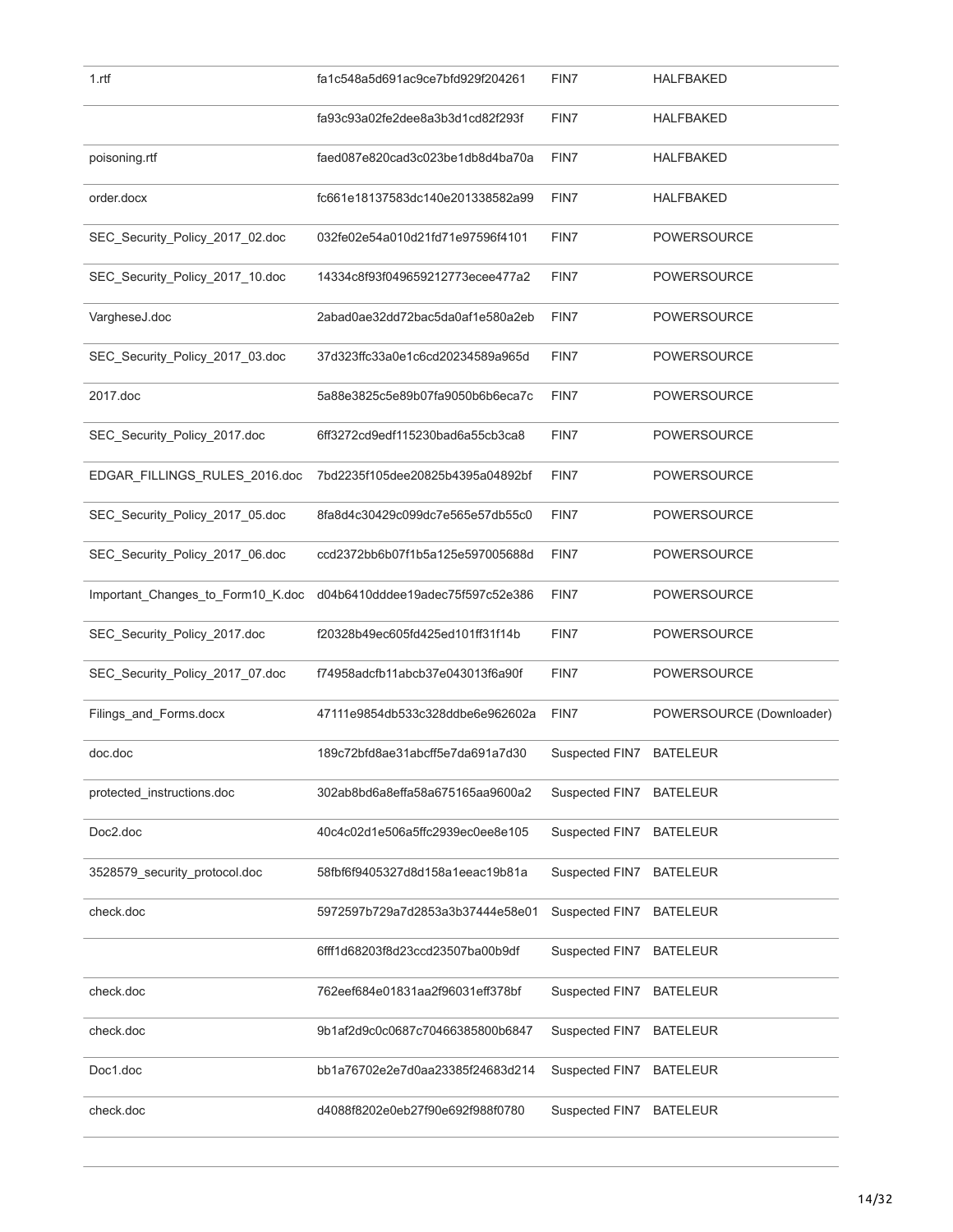| invoices.doc | dc8b30c5253f02a790a31f2853fe41f8 | Suspected FIN7 BATELEUR |  |
|--------------|----------------------------------|-------------------------|--|
| blah.doc     | e020668055eb1d22710aa07f72860075 | Suspected FIN7 BATELEUR |  |
| photos.doc   | c517f48bf95a4f3ecba2046d12e62c88 | Suspected FIN7 GRIFFON  |  |
| test.doc     | d7ca38e21327541787ab84bde83d7f81 | Suspected FIN7 GRIFFON  |  |

Additional Malware

| MD <sub>5</sub>                  | Malware          | <b>Attribution</b> |
|----------------------------------|------------------|--------------------|
| 5f73beb23c45006ad952a71fa62c6f9f | <b>BABYMETAL</b> | FIN7               |
| a3754fba24f85d1d1bb7c0382e41586b | <b>BABYMETAL</b> | FIN7               |
| dad8ebcbb5fa6721ccad45b81874e22c | <b>BABYMETAL</b> | FIN7               |
| ecd8879702347966750c37247ef6c2e6 | <b>BABYMETAL</b> | FIN7               |
| 039d9e47e4474bee24785f8ec5307695 | <b>BIRDDOG</b>   | FIN7               |
| 92dfd0534b080234f9536371be63e37a | <b>BIRDDOG</b>   | FIN7               |
| 188f261e5fca94bd1fc1edc1aafee8c0 | CARBANAK         | FIN7               |
| 2828ea78cdda8f21187572c99ded6dc2 | CARBANAK         | FIN7               |
| 291a17814d5dbb5bce5b186334cde4b1 | CARBANAK         | FIN7               |
| 4b3dac0a4f452b07d29f26b119180bd2 | CARBANAK         | FIN7               |
| 4eda75dfd4d12eda6a6219423b5972bd | CARBANAK         | FIN7               |
| 6e9408c338e98a8bc166a8d4f8264019 | CARBANAK         | FIN7               |
| 749c5085cda920e830cfed32842ba835 | CARBANAK         | FIN7               |
| 80b022b39d91527f6ae5b4834d7c8173 | CARBANAK         | FIN7               |
| 8ae284d547bd1b8bd6bc2431735f9142 | CARBANAK         | FIN7               |
| 8e1e7f5ad99e48b740fd00085eab1f84 | CARBANAK         | FIN7               |
| 9ae433cd5397af6b485f1abb06b2c5a2 | <b>CARBANAK</b>  | FIN7               |
| be1154e38df490e1dcbde3ffb2ebd05c | CARBANAK         | FIN7               |
| c6b57e042ceadb60d6fab217d3523e17 | CARBANAK         | FIN7               |
| c6ec176592ea26c4ee27974273e592ff | CARBANAK         | FIN7               |
| dd4f312c7e1c25564a8d00b0f3495e24 | CARBANAK         | FIN7               |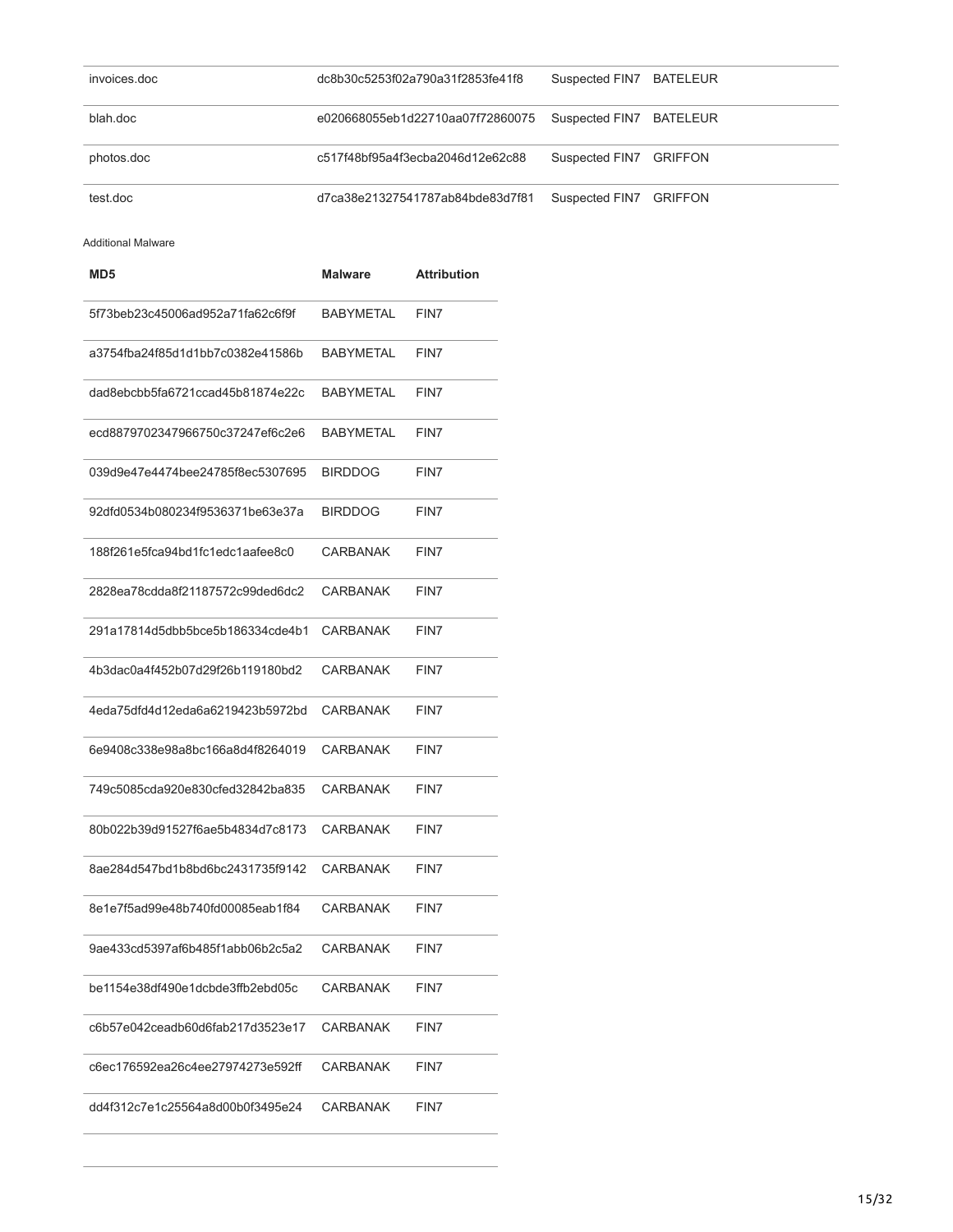| facd37cd76989f45088ae98de8ed7aa0 | CARBANAK        | FIN7         |
|----------------------------------|-----------------|--------------|
| 4dc99280459292ef60d6d01ed8ece312 | <b>DRIFTPIN</b> | FIN7         |
| 63241a3580cd1135170b044a84005e92 | <b>DRIFTPIN</b> | FIN7         |
| 70345aa0b970e1198a9267ae4532a11b | <b>DRIFTPIN</b> | FIN7         |
| de50d41d70b8879cdc73e684ad4ebe9f | <b>DRIFTPIN</b> | FIN7         |
| ddc9b71808be3a0e180e2befae4ff433 | SIMPLECRED      | FIN7         |
| 90f35fd205556a04d13216c33cb0dbe3 | <b>BIRDDOG</b>  | Suspect FIN7 |

IPs

| <b>IP Address</b> | <b>Malware</b>                      | <b>Attribution</b> |
|-------------------|-------------------------------------|--------------------|
| 107.161.159.17    | CARBANAK                            | FIN7               |
| 107.181.160.12    | CARBANAK                            | FIN7               |
| 107.181.160.75*   | <b>DRIFTPIN</b><br><b>HALFBAKED</b> | FIN7               |
| 162.244.32.168    | CARBANAK                            | FIN7               |
| 162.244.32.175    | CARBANAK                            | FIN7               |
| 179.43.140.82*    | CARBANAK                            | FIN7               |
| 179.43.140.85*    | CARBANAK                            | FIN7               |
| 179.43.160.162    | CARBANAK                            | FIN7               |
| 179.43.160.215    | CARBANAK                            | FIN7               |
| 185.104.8.173     | CARBANAK                            | FIN7               |
| 198.100.119.28    | CARBANAK                            | FIN7               |
| 204.155.30.100    | CARBANAK                            | FIN7               |
| 204.155.30.100    | DRIFTPIN<br><b>HALFBAKED</b>        | FIN7               |
| 23.249.162.161    | CARBANAK                            | FIN7               |
| 5.8.88.64         | <b>BIRDDOG</b>                      | FIN7               |
| 94.140.120.132    | <b>CARBANAK</b>                     | FIN7               |
| 95.215.45.95      | CARBANAK                            | FIN7               |
| 95.215.46.70      | CARBANAK                            | FIN7               |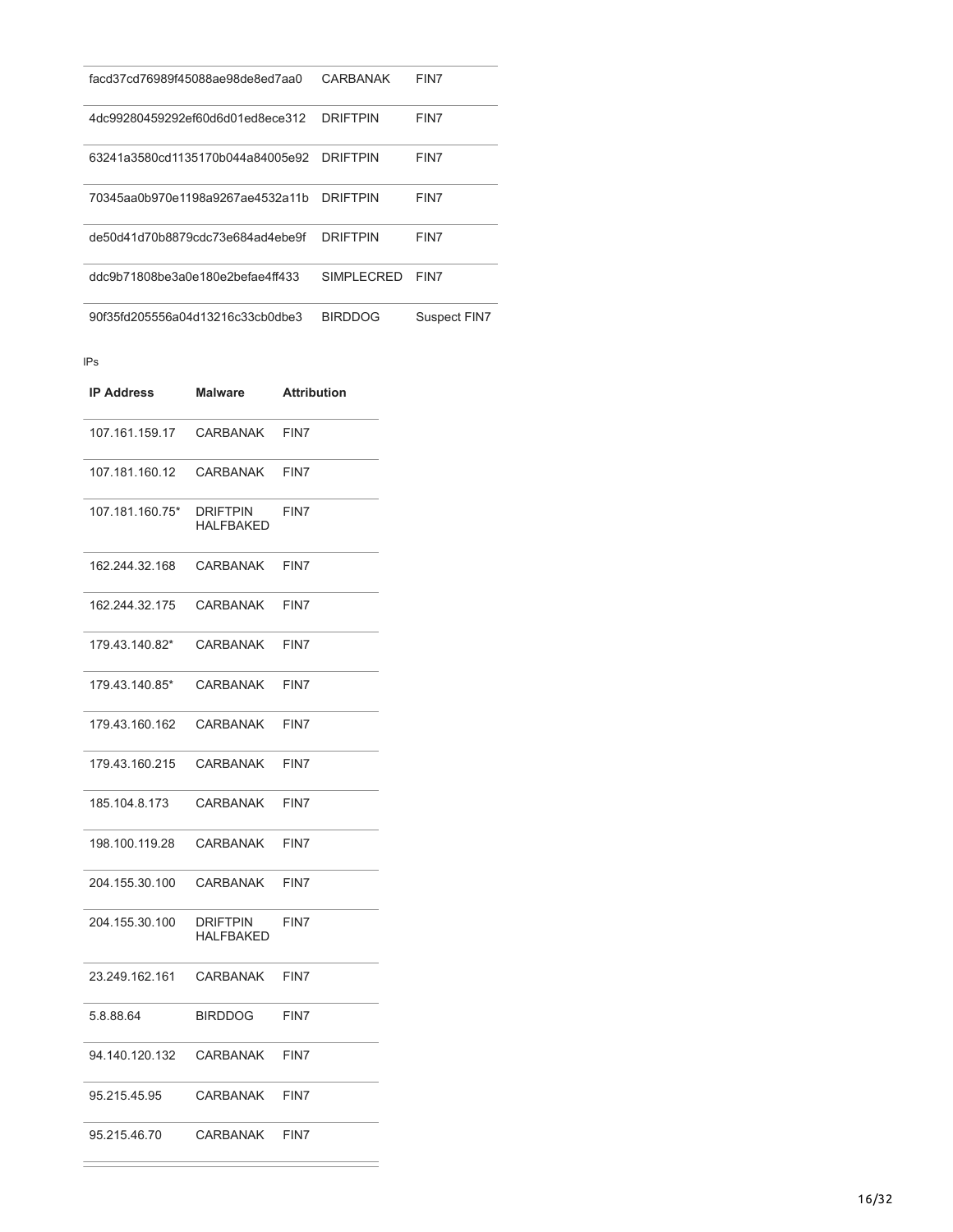| 95.215.46.76    | <b>CARBANAK</b> | FIN7           |
|-----------------|-----------------|----------------|
| 185.66.15.50    |                 | Suspected FIN7 |
| 194.165.16.113  |                 | Suspected FIN7 |
| 46.161.3.23     |                 | Suspected FIN7 |
| 85.93.2.148     |                 | Suspected FIN7 |
| 85.93.2.149     |                 | Suspected FIN7 |
| 81.177.27.41    |                 | Suspected FIN7 |
| 95.46.45.128    | <b>BATELEUR</b> | Suspected FIN7 |
| 185.17.121.200  | <b>BATELEUR</b> | Suspected FIN7 |
| 185.20.184.109* | <b>BATELEUR</b> | Suspected FIN7 |
| 185.220.35.20   | <b>BATELEUR</b> | Suspected FIN7 |
| 185.5.248.167*  | <b>BATELEUR</b> | Suspected FIN7 |
| 194.165.16.134  | <b>BATELEUR</b> | Suspected FIN7 |
| 195.133.48.65   | <b>BATELEUR</b> | Suspected FIN7 |
| 195.133.49.73   | <b>BATELEUR</b> | Suspected FIN7 |
| 217.23.155.19   | <b>BATELEUR</b> | Suspected FIN7 |
| 31.184.234.66   | <b>BATELEUR</b> | Suspected FIN7 |
| 31.184.234.71   | <b>BATELEUR</b> | Suspected FIN7 |
| 5.188.10.102    | <b>BATELEUR</b> | Suspected FIN7 |
| 5.188.10.102    | <b>BATELEUR</b> | Suspected FIN7 |
| 5.188.10.248    | <b>BATELEUR</b> | Suspected FIN7 |
| 85.93.2.111     | <b>BATELEUR</b> | Suspected FIN7 |
| 85.93.2.148     | <b>BATELEUR</b> | Suspected FIN7 |
| 85.93.2.56      | <b>BATELEUR</b> | Suspected FIN7 |
| 85.93.2.73      | <b>BATELEUR</b> | Suspected FIN7 |
| 85.93.2.92      | <b>BATELEUR</b> | Suspected FIN7 |
| 89.223.30.99    | <b>BATELEUR</b> | Suspected FIN7 |
|                 |                 |                |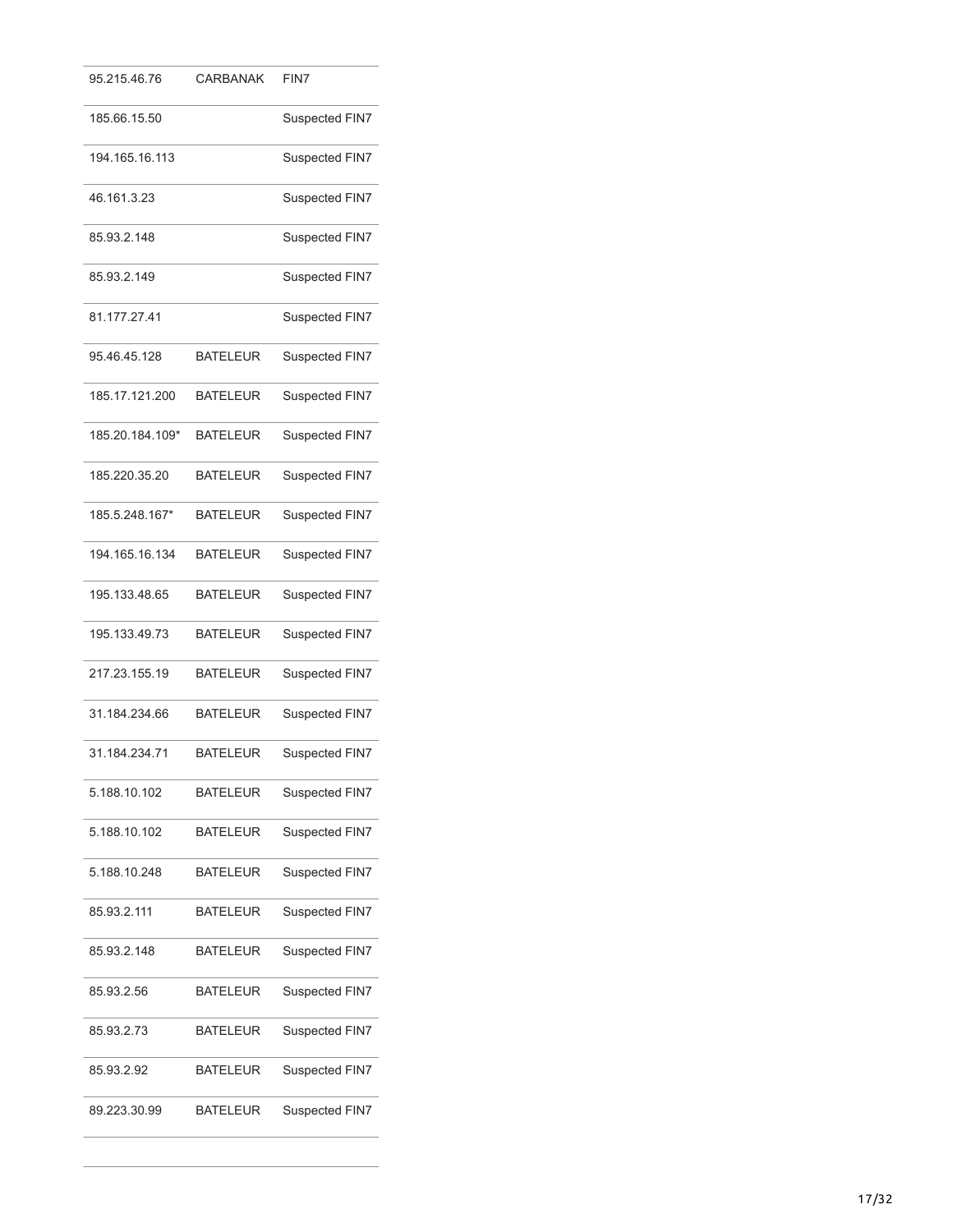| 104.193.252.167 HALFBAKED FIN7      |                |      |
|-------------------------------------|----------------|------|
|                                     |                |      |
| 104.232.34.36                       | HALFBAKED FIN7 |      |
| 107.181.160.76* HALFBAKED FIN7      |                |      |
| 119.81.178.100 HALFBAKED FIN7       |                |      |
| 119.81.178.101    HALFBAKED    FIN7 |                |      |
| 138.201.44.3                        | HALFBAKED      | FIN7 |
| 138.201.44.4                        | HALFBAKED FIN7 |      |
| 179.43.147.71    HALFBAKED    FIN7  |                |      |
| 185.180.197.20 HALFBAKED FIN7       |                |      |
| 185.180.197.34 HALFBAKED FIN7       |                |      |
|                                     |                |      |
| 191.101.242.162 HALFBAKED FIN7      |                |      |
| 195.54.162.237* HALFBAKED FIN7      |                |      |
| 195.54.162.245                      | HALFBAKED      | FIN7 |
| 195.54.162.79*                      | HALFBAKED FIN7 |      |
| 198.100.119.6 HALFBAKED FIN7        |                |      |
| 198.100.119.7                       | HALFBAKED FIN7 |      |
| 204.155.31.167 HALFBAKED FIN7       |                |      |
| 204.155.31.174    HALFBAKED    FIN7 |                |      |
| 217.12.208.80 HALFBAKED FIN7        |                |      |
| 31.148.219.141* HALFBAKED FIN7      |                |      |
| 31.148.219.18*                      | HALFBAKED FIN7 |      |
| 31.148.219.44*                      | HALFBAKED FIN7 |      |
| 31.148.220.107* HALFBAKED FIN7      |                |      |
| 31.148.220.215* HALFBAKED FIN7      |                |      |
| 5.149.250.235                       | HALFBAKED FIN7 |      |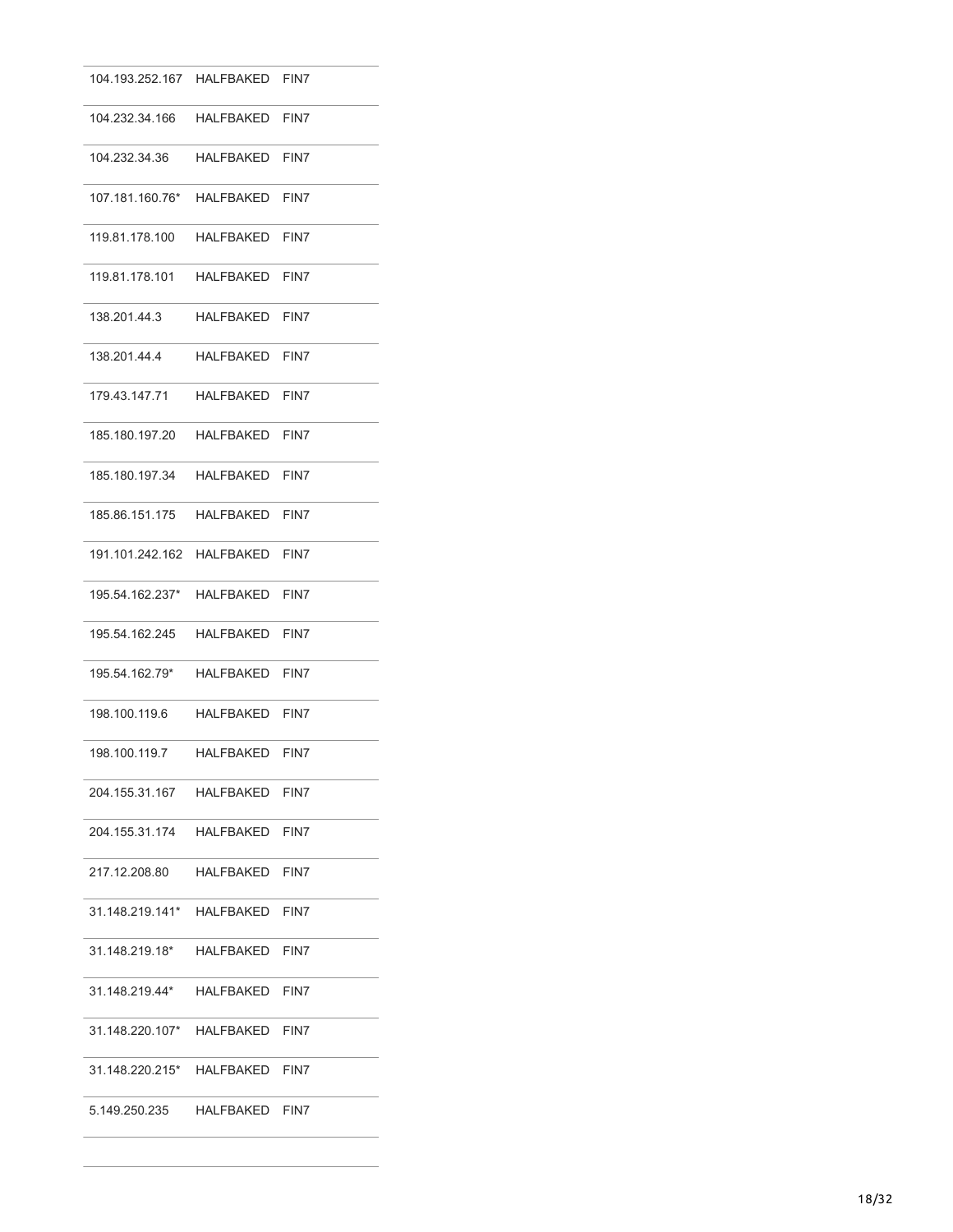| 5.149.250.241              | HAI FRAKFD     | FIN7         |
|----------------------------|----------------|--------------|
| 5 149 252 144              | HAI FRAKFD     | FIN7         |
| 5.149.253.126              | HAI FRAKFD     | FIN7         |
| 8.28.175.68*               | HALFBAKED      | FIN7         |
| 81 17 28 118*              | HAI FRAKFD     | FIN7         |
| 91 235 129 251* HAI FRAKED |                | FIN7         |
| 94 140 120 122             | HAI FRAKFD     | FIN7         |
| 94 140 120 134             | HAI FRAKFD     | FIN7         |
| 95 215 46 229              | HAI FRAKFD     | FIN7         |
| 95 215 47 105              | HAI FRAKFD     | FIN7         |
| 5 135 73 113               | <b>BIRDDOG</b> | Suspect FIN7 |
| 5.8.88.64                  | <b>BIRDDOG</b> | FIN7         |

# \*VPS that may also have legitimate traffic.

Full Qualified Domain Names (FQDNs)

| Domain                | <b>Malware</b>     | <b>Attribution</b> |
|-----------------------|--------------------|--------------------|
| bigred-tours.com      |                    | FIN7               |
| clients12-google.com  | <b>BEACON.DNS</b>  | FIN7               |
| clients2-google.com   |                    | FIN7               |
| p3-marketing.com      |                    | FIN7               |
| cdn-googleapi.com     | <b>GRIFFON</b>     | Suspect FIN7       |
| cdn-googleservice.com | <b>GRIFFON</b>     | Suspect FIN7       |
| acity-lawfirm.com     |                    | FIN7               |
| algew.me              | <b>POWERSOURCE</b> | FIN7               |
| aloqd.pw              | <b>POWERSOURCE</b> | FIN7               |
| amhs.club             | <b>TEXTMATE</b>    | FIN7               |
| anselbakery.com       |                    | FIN7               |
| apvo.club             | <b>TEXTMATE</b>    | FIN7               |
| arctic-west.com       |                    | FIN7               |
|                       |                    |                    |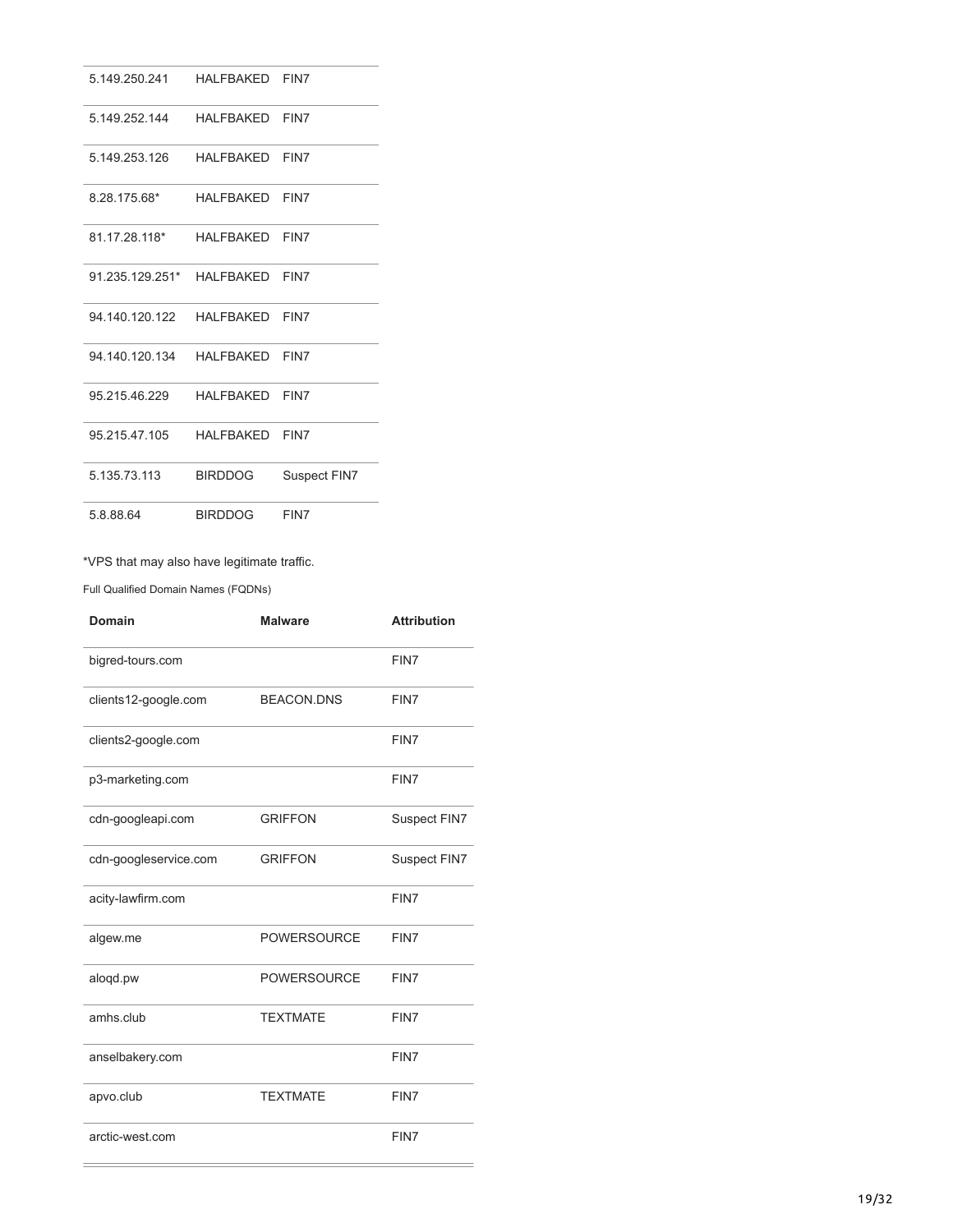| auyk.club                 | <b>POWERSOURCE</b>                    | FIN7 |
|---------------------------|---------------------------------------|------|
| b-bconsult.com            |                                       | FIN7 |
| bcleaningservice.com      |                                       | FIN7 |
| bigrussianbss.com         |                                       | FIN7 |
| bipismol.com              |                                       | FIN7 |
| bipovnerlvd.com           |                                       | FIN7 |
| blopsadmvdrl.com          |                                       | FIN7 |
| blopsdmvdrl.com           |                                       | FIN7 |
| bnrnboerxce.com           |                                       | FIN7 |
| bpee.pw                   | <b>POWERSOURCE</b>                    | FIN7 |
| bureauofinspections.com   |                                       | FIN7 |
| bvyv.club                 | <b>POWERSOURCE</b><br><b>TEXTMATE</b> | FIN7 |
| bwuk.club                 | <b>POWERSOURCE</b><br><b>TEXTMATE</b> | FIN7 |
| bwwrvada.com              |                                       | FIN7 |
| cgqy.us                   | <b>POWERSOURCE</b><br><b>TEXTMATE</b> | FIN7 |
| chatterbuzz-media.com     |                                       | FIN7 |
| chenstravelconsulting.com |                                       | FIN7 |
| cihr.site                 | <b>POWERSOURCE</b><br><b>TEXTMATE</b> | FIN7 |
| citizentravel.biz         |                                       | FIN7 |
| cjsanandreas.com          |                                       | FIN7 |
| ckwl.pw                   | <b>POWERSOURCE</b><br><b>TEXTMATE</b> | FIN7 |
| cloo.com                  | <b>POWERSOURCE</b>                    | FIN7 |
| cnkmoh.pw                 | <b>POWERSOURCE</b>                    | FIN7 |
| cnlu.net                  | <b>TEXTMATE</b>                       | FIN7 |
| cnmah.pw                  | <b>POWERSOURCE</b>                    | FIN7 |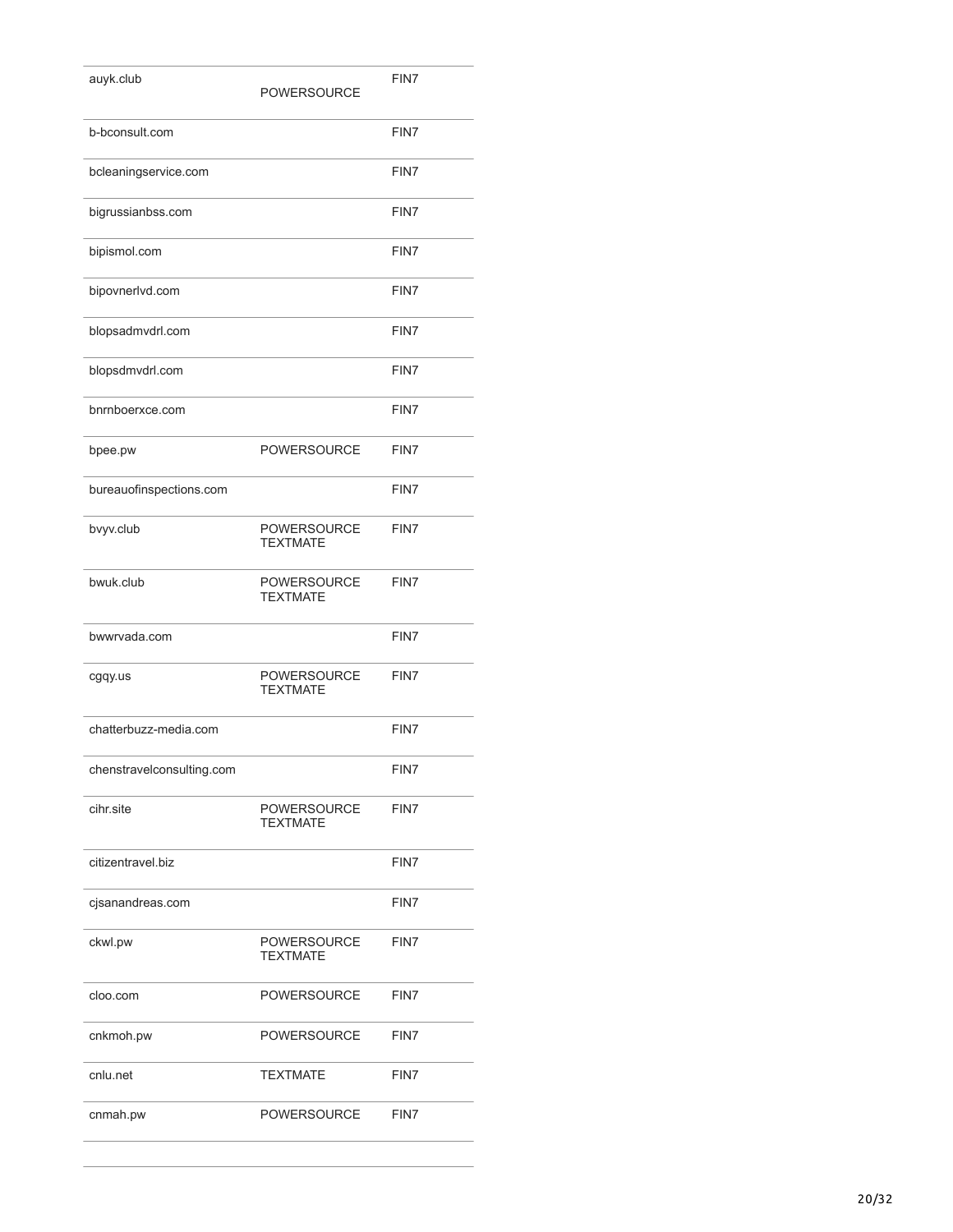| coec.club                | <b>POWERSOURCE</b><br><b>TEXTMATE</b> | FIN7 |
|--------------------------|---------------------------------------|------|
| coffee-joy-usa.com       |                                       | FIN7 |
| cspg.pw                  | <b>TEXTMATE</b>                       | FIN7 |
| ctxdns.org               |                                       | FIN7 |
| ctxdns.pw                |                                       | FIN7 |
| cuuo.us                  | <b>POWERSOURCE</b><br><b>TEXTMATE</b> | FIN7 |
| daskd.me                 | <b>POWERSOURCE</b>                    | FIN7 |
| dbxa.pw                  | <b>POWERSOURCE</b><br><b>TEXTMATE</b> | FIN7 |
| ddmd.pw                  | <b>POWERSOURCE</b>                    | FIN7 |
| deliciouswingsny.com     |                                       | FIN7 |
| dlex.pw                  | <b>POWERSOURCE</b>                    | FIN7 |
| dlox.pw                  | <b>POWERSOURCE</b>                    | FIN7 |
| dnstxt.net               |                                       | FIN7 |
| dnstxt.org               |                                       | FIN7 |
| doof.pw                  | <b>POWERSOURCE</b>                    | FIN7 |
| dosdkd.mo                | <b>POWERSOURCE</b>                    | FIN7 |
| dpoo.pw                  | POWERSOURCE                           | FIN7 |
| dsud.com                 | <b>POWERSOURCE</b>                    | FIN7 |
| dtxf.pw                  | <b>POWERSOURCE</b>                    | FIN7 |
| duglas-manufacturing.com |                                       | FIN7 |
| dvso.pw                  | <b>POWERSOURCE</b><br><b>TEXTMATE</b> | FIN7 |
| dyiud.com                | <b>POWERSOURCE</b>                    | FIN7 |
| eady.club                | <b>POWERSOURCE</b><br><b>TEXTMATE</b> | FIN7 |
| enuv.club                | <b>POWERSOURCE</b><br><b>TEXTMATE</b> | FIN7 |
| eter.pw                  | <b>POWERSOURCE</b><br><b>TEXTMATE</b> | FIN7 |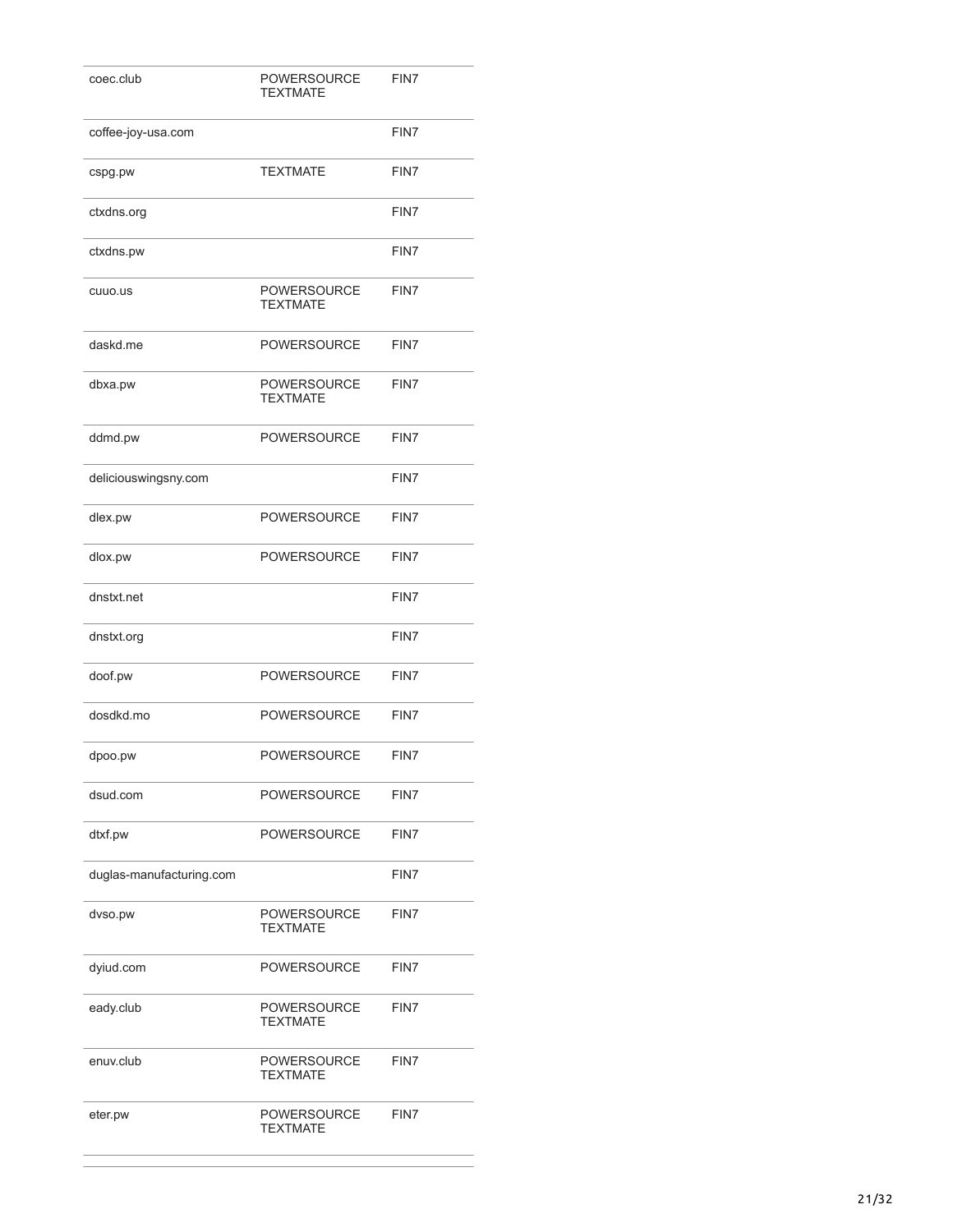| extmachine.biz      |                                       | FIN7 |
|---------------------|---------------------------------------|------|
| facs.pw             | <b>TEXTMATE</b>                       | FIN7 |
| fbjz.pw             | <b>POWERSOURCE</b><br><b>TEXTMATE</b> | FIN7 |
| fhyi.club           | <b>POWERSOURCE</b><br><b>TEXTMATE</b> | FIN7 |
| firsthotelgroup.com |                                       | FIN7 |
| firstprolvdrec.com  |                                       | FIN7 |
| fkij.net            | <b>TEXTMATE</b>                       | FIN7 |
| flowerprosv.com     |                                       | FIN7 |
| fredbanan.com       | <b>POWERSOURCE</b>                    | FIN7 |
| futh.pw             | <b>POWERSOURCE</b><br><b>TEXTMATE</b> | FIN7 |
| gcan.site           | <b>TEXTMATE</b>                       | FIN7 |
| ge-stion.com        |                                       | FIN7 |
| gjcu.pw             | <b>POWERSOURCE</b>                    | FIN7 |
| gjuc.pw             | <b>POWERSOURCE</b>                    | FIN7 |
| glavpojdfde.com     | <b>BEACON.DNS</b>                     | FIN7 |
| gnoa.pw             | <b>POWERSOURCE</b><br><b>TEXTMATE</b> | FIN7 |
| gnsn.us             | <b>TEXTMATE</b>                       | FIN7 |
| goldman-travel.com  |                                       | FIN7 |
| goproders.com       | <b>BEACON.DNS</b>                     | FIN7 |
| gprw.site           | <b>TEXTMATE</b>                       | FIN7 |
| grand-mars.ru       |                                       | FIN7 |
| grij.us             | <b>POWERSOURCE</b><br><b>TEXTMATE</b> | FIN7 |
| gsdg.site           | <b>TEXTMATE</b>                       | FIN7 |
| guopksl.com         | <b>BEACON.DNS</b>                     | FIN7 |
| gxhp.top            | <b>POWERSOURCE</b><br><b>TEXTMATE</b> | FIN7 |
|                     |                                       |      |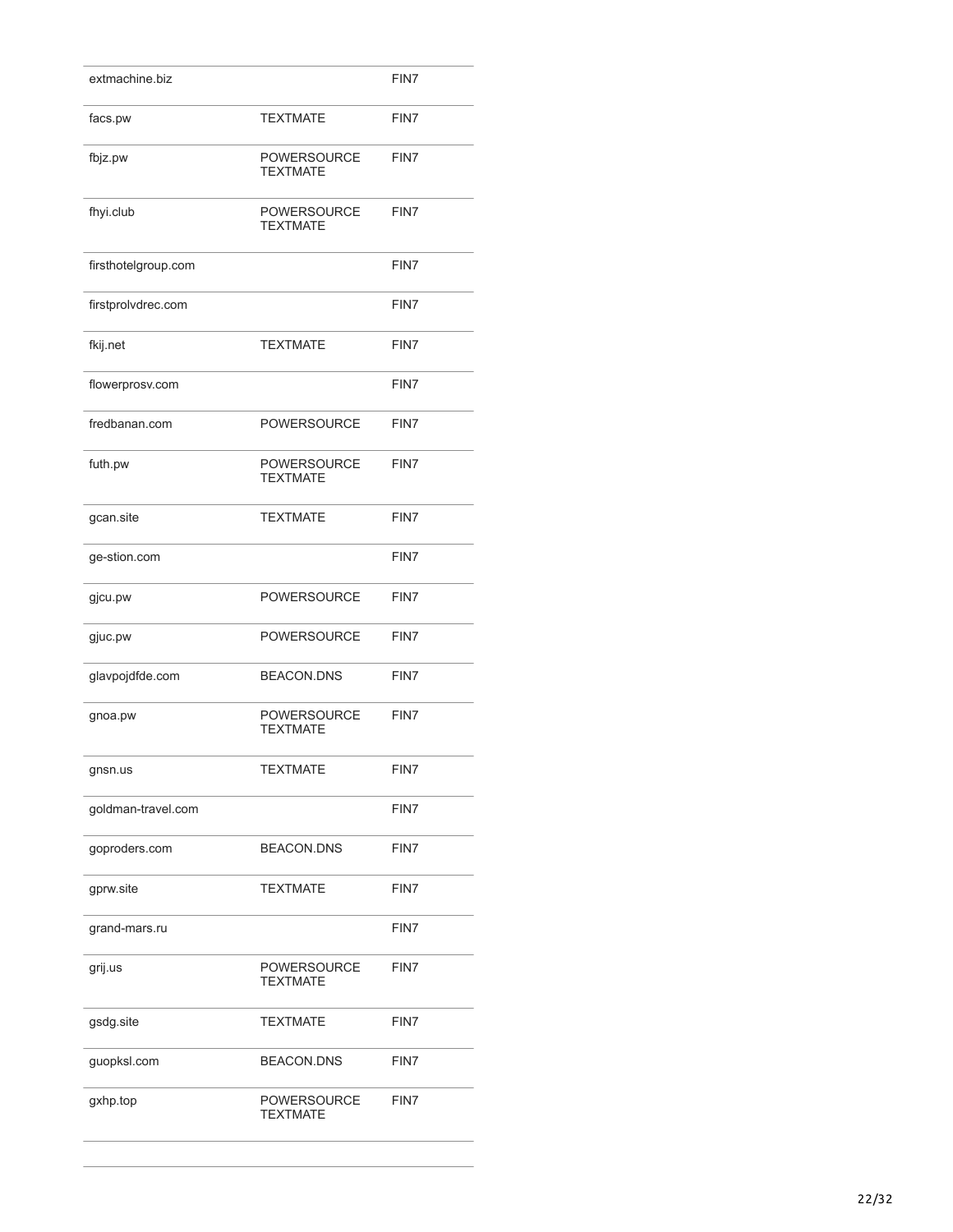| hijrnataj.com        |                                       | FIN7 |
|----------------------|---------------------------------------|------|
| hilertonv.com        | <b>BEACON.DNS</b>                     | FIN7 |
| hilopser.com         | <b>BEACON.DNS</b>                     | FIN7 |
| hippsjnv.com         |                                       | FIN7 |
| hldu.site            | <b>POWERSOURCE</b>                    | FIN7 |
| hoplessinple.com     |                                       | FIN7 |
| hoplessinples.com    |                                       | FIN7 |
| hopsl3.com           | <b>BEACON.DNS</b>                     | FIN7 |
| hvzr.info            | <b>POWERSOURCE</b><br><b>TEXTMATE</b> | FIN7 |
| idjb.us              | <b>POWERSOURCE</b><br><b>TEXTMATE</b> | FIN7 |
| ihrs.pw              | <b>POWERSOURCE</b>                    | FIN7 |
| imyo.site            | <b>TEXTMATE</b>                       | FIN7 |
| itstravel-ekb.ru     |                                       | FIN7 |
| ivcm.club            | <b>TEXTMATE</b>                       | FIN7 |
| jblz.net             | <b>TEXTMATE</b>                       | FIN7 |
| jersetl.com          | <b>BEACON.DNS</b>                     | FIN7 |
| jimw.club            | POWERSOURCE<br><b>TEXTMATE</b>        | FIN7 |
| jipdfonte.com        |                                       | FIN7 |
| jiposlve.com         | <b>BEACON.DNS</b>                     | FIN7 |
| jjee.site            | <b>POWERSOURCE</b>                    | FIN7 |
| johsimsoft.org       |                                       | FIN7 |
| jomp.site            | <b>POWERSOURCE</b><br><b>TEXTMATE</b> | FIN7 |
| josephevinchi.com    |                                       | FIN7 |
|                      |                                       |      |
| just-easy-travel.com |                                       | FIN7 |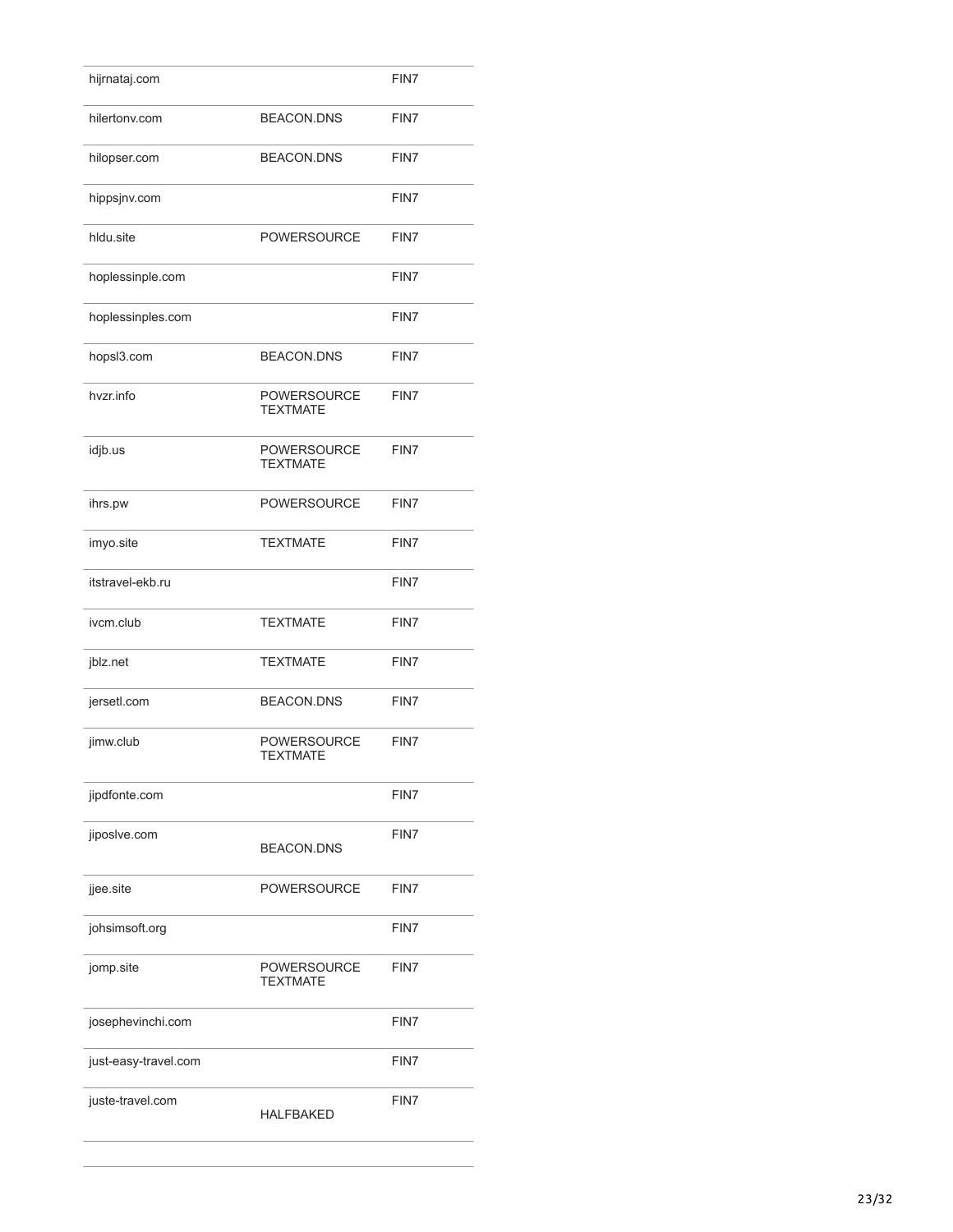| jxhv.site          | <b>POWERSOURCE</b><br><b>TEXTMATE</b> | FIN7 |
|--------------------|---------------------------------------|------|
| kalavadar.com      |                                       | FIN7 |
| kashtanspb.ru      |                                       | FIN7 |
| kbep.pw            | <b>TEXTMATE</b>                       | FIN7 |
| kiposerd.com       | <b>BEACON.DNS</b>                     | FIN7 |
| kiprovol.com       |                                       | FIN7 |
| kiprovolswe.com    |                                       | FIN7 |
| kjke.pw            | <b>POWERSOURCE</b>                    | FIN7 |
| kjko.pw            | <b>POWERSOURCE</b>                    | FIN7 |
| koldsdes.com       |                                       | FIN7 |
| kshv.site          | <b>POWERSOURCE</b><br><b>TEXTMATE</b> | FIN7 |
| kuyarr.com         |                                       | FIN7 |
| kwoe.us            | <b>POWERSOURCE</b><br><b>TEXTMATE</b> | FIN7 |
| Idzp.pw            | <b>POWERSOURCE</b>                    | FIN7 |
| lgdr.com           | <b>POWERSOURCE</b>                    | FIN7 |
| Ihly.club          | <b>POWERSOURCE</b><br><b>TEXTMATE</b> | FIN7 |
| Inoy.site          | <b>POWERSOURCE</b><br>TEXTMATE        | FIN7 |
| luckystartwith.com |                                       | FIN7 |
| lvrm.pw            | <b>POWERSOURCE</b><br><b>TEXTMATE</b> | FIN7 |
| lvxf.pw            | <b>POWERSOURCE</b>                    | FIN7 |
| manchedevs.org     |                                       | FIN7 |
| maofmdfd5.com      |                                       | FIN7 |
| meli-travel.com    | <b>HALFBAKED</b>                      | FIN7 |
| melitravel.ru      |                                       | FIN7 |
| mewt.us            | <b>POWERSOURCE</b>                    | FIN7 |
|                    |                                       |      |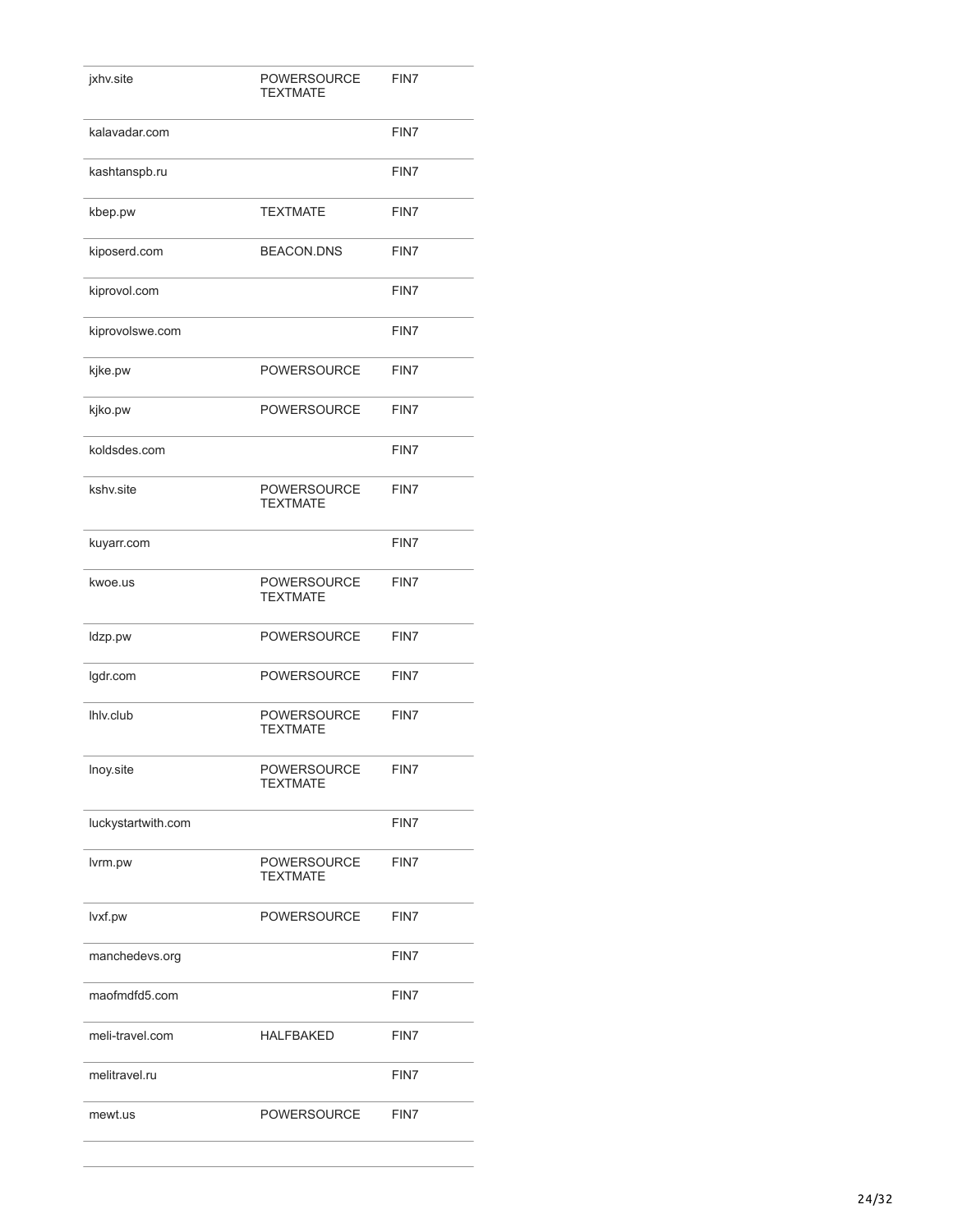| mfka.pw                   | <b>POWERSOURCE</b><br><b>TEXTMATE</b> | FIN7 |
|---------------------------|---------------------------------------|------|
| michigan-construction.com |                                       | FIN7 |
| mjet.pw                   | POWERSOURCE                           | FIN7 |
| mjot.pw                   | <b>POWERSOURCE</b>                    | FIN7 |
| mjut.pw                   | <b>POWERSOURCE</b>                    | FIN7 |
| mkwl.pw                   | <b>TEXTMATE</b>                       | FIN7 |
| molos-2.com               | <b>BEACON.DNS</b>                     | FIN7 |
| mtgk.site                 | <b>POWERSOURCE</b>                    | FIN7 |
| mtxf.com                  | <b>TEXTMATE</b>                       | FIN7 |
| muedandubai.com           |                                       | FIN7 |
| muhh.us                   | POWERSOURCE                           | FIN7 |
| mut.pw                    | POWERSOURCE                           | FIN7 |
| mvze.pw                   | POWERSOURCE                           | FIN7 |
| mvzo.pw                   | <b>POWERSOURCE</b>                    | FIN7 |
| mxfg.pw                   | <b>POWERSOURCE</b>                    | FIN7 |
| mxtxt.net                 |                                       | FIN7 |
| myspoernv.com             |                                       | FIN7 |
| navigators-travel.com     |                                       | FIN7 |
| neartsay.com              |                                       | FIN7 |
| nevaudio.com              |                                       | FIN7 |
| neverfaii.com             |                                       | FIN7 |
| nroq.pw                   | <b>POWERSOURCE</b>                    | FIN7 |
| ns0.site                  | <b>POWERPIPE</b>                      | FIN7 |
| ns0.space                 | <b>POWERPIPE</b>                      | FIN7 |
| ns0.website               | <b>POWERPIPE</b>                      | FIN7 |
| ns1.press                 | POWERPIPE<br>POWERSOURCE.V2           | FIN7 |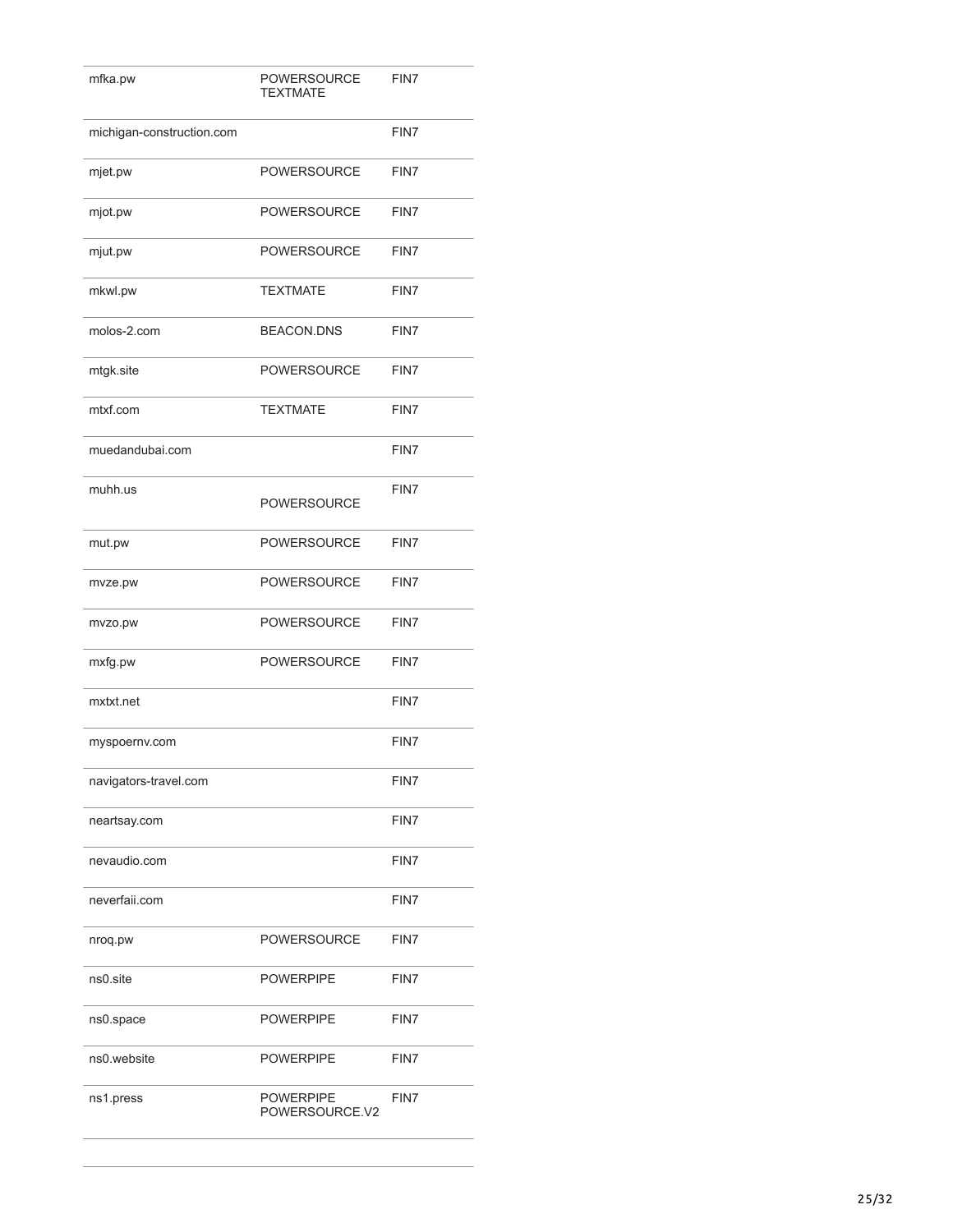| ns1.website          | <b>POWERPIPE</b><br>POWERSOURCE.V2    | FIN7 |
|----------------------|---------------------------------------|------|
| ns2.press            | <b>POWERPIPE</b><br>POWERSOURCE.V2    | FIN7 |
| ns3.site             | <b>POWERPIPE</b><br>POWERSOURCE.V2    | FIN7 |
| ns3.space            | <b>POWERPIPE</b><br>POWERSOURCE.V2    | FIN7 |
| ns4.site             | <b>POWERPIPE</b><br>POWERSOURCE.V2    | FIN7 |
| ns4.space            | <b>POWERPIPE</b><br>POWERSOURCE.V2    | FIN7 |
| ns5.biz              | <b>POWERPIPE</b><br>POWERSOURCE.V2    | FIN7 |
| ns5.online           | <b>POWERPIPE</b><br>POWERSOURCE.V2    | FIN7 |
| ns5.pw               | <b>MAL</b>                            | FIN7 |
| ntlw.net             | <b>POWERSOURCE</b>                    | FIN7 |
| nwrr.pw              | <b>POWERSOURCE</b>                    | FIN7 |
| nxpu.site            | <b>POWERSOURCE</b><br><b>TEXTMATE</b> | FIN7 |
| oaax.site            | <b>POWERSOURCE</b><br><b>TEXTMATE</b> | FIN7 |
| odwf.pw              | <b>POWERSOURCE</b>                    | FIN7 |
| odyr.us              | <b>POWERSOURCE</b><br><b>TEXTMATE</b> | FIN7 |
| okiq.pw              | <b>POWERSOURCE</b>                    | FIN7 |
| oknz.club            | <b>POWERSOURCE</b><br><b>TEXTMATE</b> | FIN7 |
| olckwses.com         |                                       | FIN7 |
| olgw.my              | <b>POWERSOURCE</b>                    | FIN7 |
| ologd.pw             | <b>POWERSOURCE</b>                    | FIN7 |
| oneliveforcopser.com |                                       | FIN7 |
| onokder.com          | <b>BEACON.DNS</b>                     | FIN7 |
| ooep.pw              | POWERSOURCE<br><b>TEXTMATE</b>        | FIN7 |

í.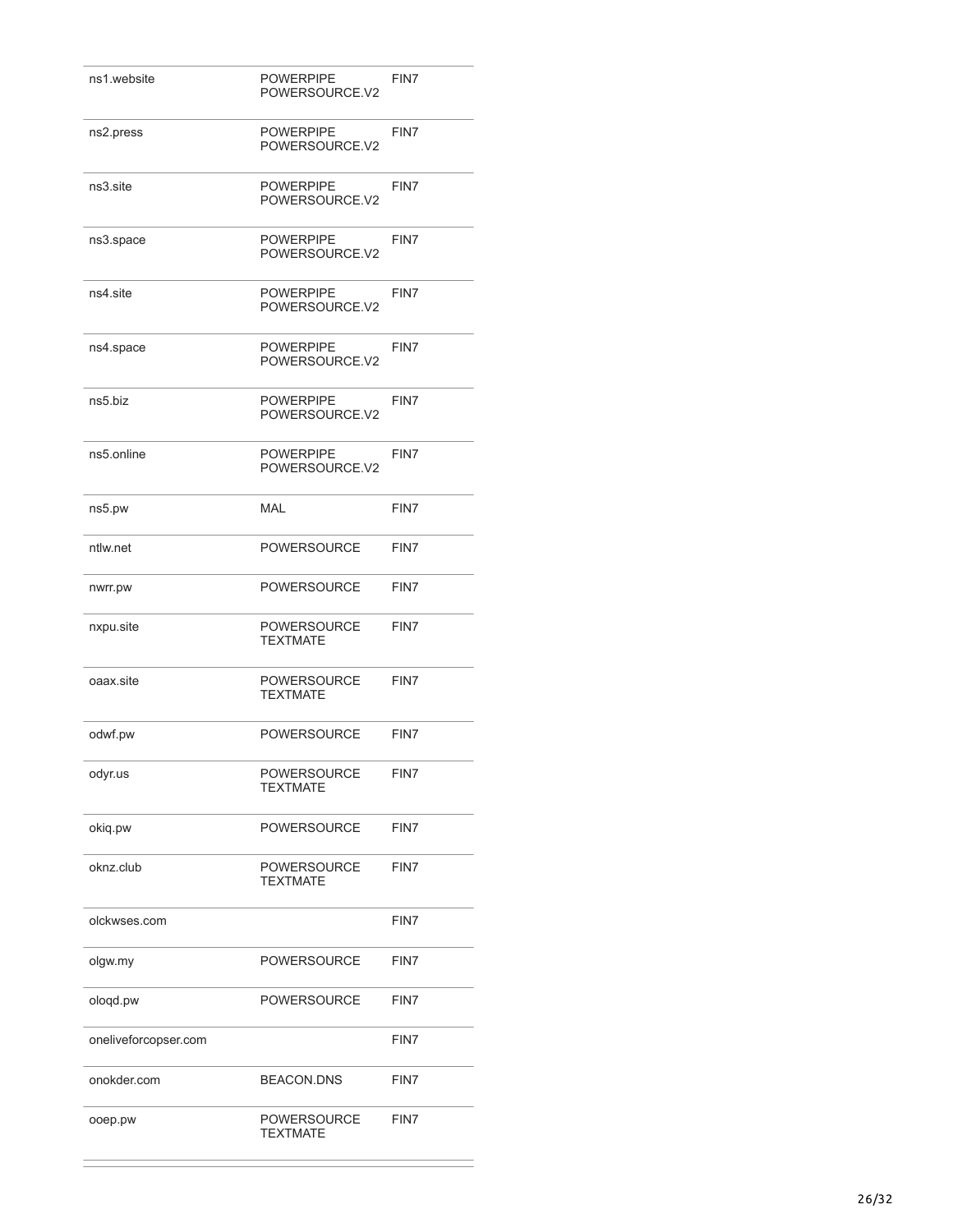| oof.pw                  | <b>POWERSOURCE</b>                    | FIN7 |
|-------------------------|---------------------------------------|------|
| ooyh.us                 | <b>POWERSOURCE</b><br><b>TEXTMATE</b> | FIN7 |
| orfn.com                | <b>POWERSOURCE</b>                    | FIN7 |
| otzd.pw                 | <b>POWERSOURCE</b>                    | FIN7 |
| oxrp.info               | <b>POWERSOURCE</b><br><b>TEXTMATE</b> | FIN7 |
| oyaw.club               | <b>POWERSOURCE</b><br><b>TEXTMATE</b> | FIN7 |
| p3marketing.org         |                                       | FIN7 |
| pafk.us                 | <b>POWERSOURCE</b><br><b>TEXTMATE</b> | FIN7 |
| palj.us                 | <b>POWERSOURCE</b><br><b>TEXTMATE</b> | FIN7 |
| park-travels.com        |                                       | FIN7 |
| parktravel-mx.ru        |                                       | FIN7 |
| partnersind.biz         |                                       | FIN7 |
| pbbk.us                 | <b>POWERSOURCE</b><br><b>TEXTMATE</b> | FIN7 |
| pbsk.site               | <b>TEXTMATE</b>                       | FIN7 |
| pdoklbr.com             | <b>BEACON.DNS</b>                     | FIN7 |
| pdokls3.com             | <b>BEACON.DNS</b>                     | FIN7 |
| pgnb.net                | <b>POWERSOURCE</b>                    | FIN7 |
| pinewood-financial.com  |                                       | FIN7 |
| pjpi.com                | <b>POWERSOURCE</b>                    | FIN7 |
| plusmarketingagency.com |                                       | FIN7 |
| ppdx.pw                 | <b>POWERSOURCE</b><br><b>TEXTMATE</b> | FIN7 |
| prideofhume.com         |                                       | FIN7 |
| pronvowdecee.com        |                                       | FIN7 |
| proslr3.com             | <b>BEACON.DNS</b>                     | FIN7 |
| prostelap3.com          | <b>BEACON.DNS</b>                     | FIN7 |

 $\overline{a}$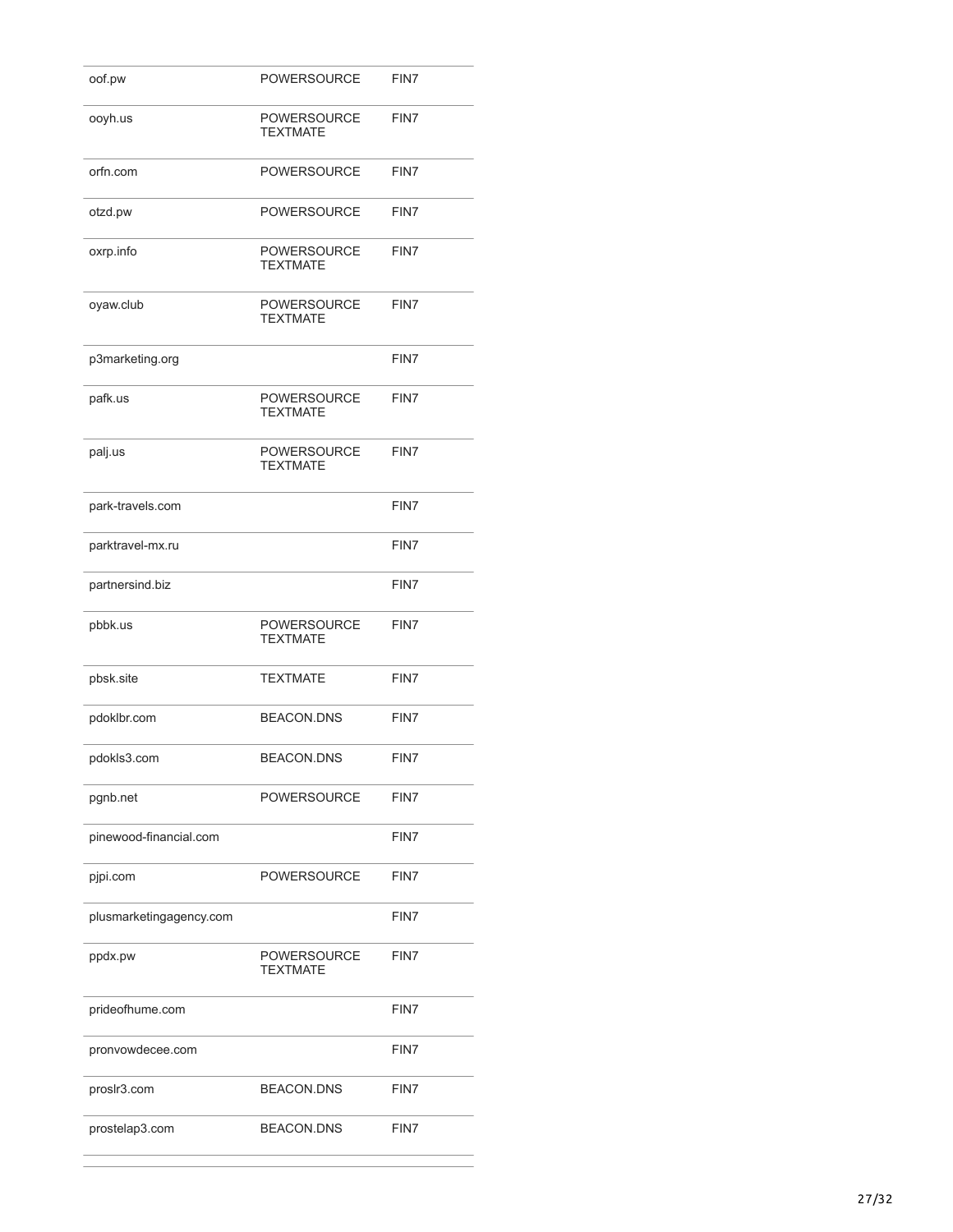| proverslokv4.com   |                                       | FIN7 |
|--------------------|---------------------------------------|------|
| provnkfexxw.com    |                                       | FIN7 |
| pvze.club          | <b>POWERSOURCE</b><br><b>TEXTMATE</b> | FIN7 |
| qdtn.us            | <b>TEXTMATE</b>                       | FIN7 |
| qefg.info          | <b>POWERSOURCE</b><br><b>TEXTMATE</b> | FIN7 |
| qlpa.club          | <b>POWERSOURCE</b><br><b>TEXTMATE</b> | FIN7 |
| qsez.club          | <b>TEXTMATE</b>                       | FIN7 |
| qznm.pw            | <b>POWERSOURCE</b>                    | FIN7 |
| rdnautomotiv.biz   |                                       | FIN7 |
| redtoursuk.org     |                                       | FIN7 |
| reld.info          | POWERSOURCE<br><b>TEXTMATE</b>        | FIN7 |
| rescsovwe.com      | <b>BEACON.DNS</b>                     | FIN7 |
| revital-travel.com | <b>HALFBAKED</b>                      | FIN7 |
| revitaltravel.com  |                                       | FIN7 |
| rmbs.club          | <b>TEXTMATE</b>                       | FIN7 |
| rnkj.pw            | <b>POWERSOURCE</b>                    | FIN7 |
| rtopsmve.com       | <b>BEACON.DNS</b>                     | FIN7 |
| rzzc.pw            | POWERSOURCE                           | FIN7 |
| sgvt.pw            | POWERSOURCE                           | FIN7 |
| shield-checker.com |                                       | FIN7 |
| simpelkocsn.com    |                                       | FIN7 |
| simplewovmde.com   |                                       | FIN7 |
| soru.pw            | <b>POWERSOURCE</b>                    | FIN7 |
| sprngwaterman.com  |                                       | FIN7 |
| strideindastry.biz |                                       | FIN7 |
|                    |                                       |      |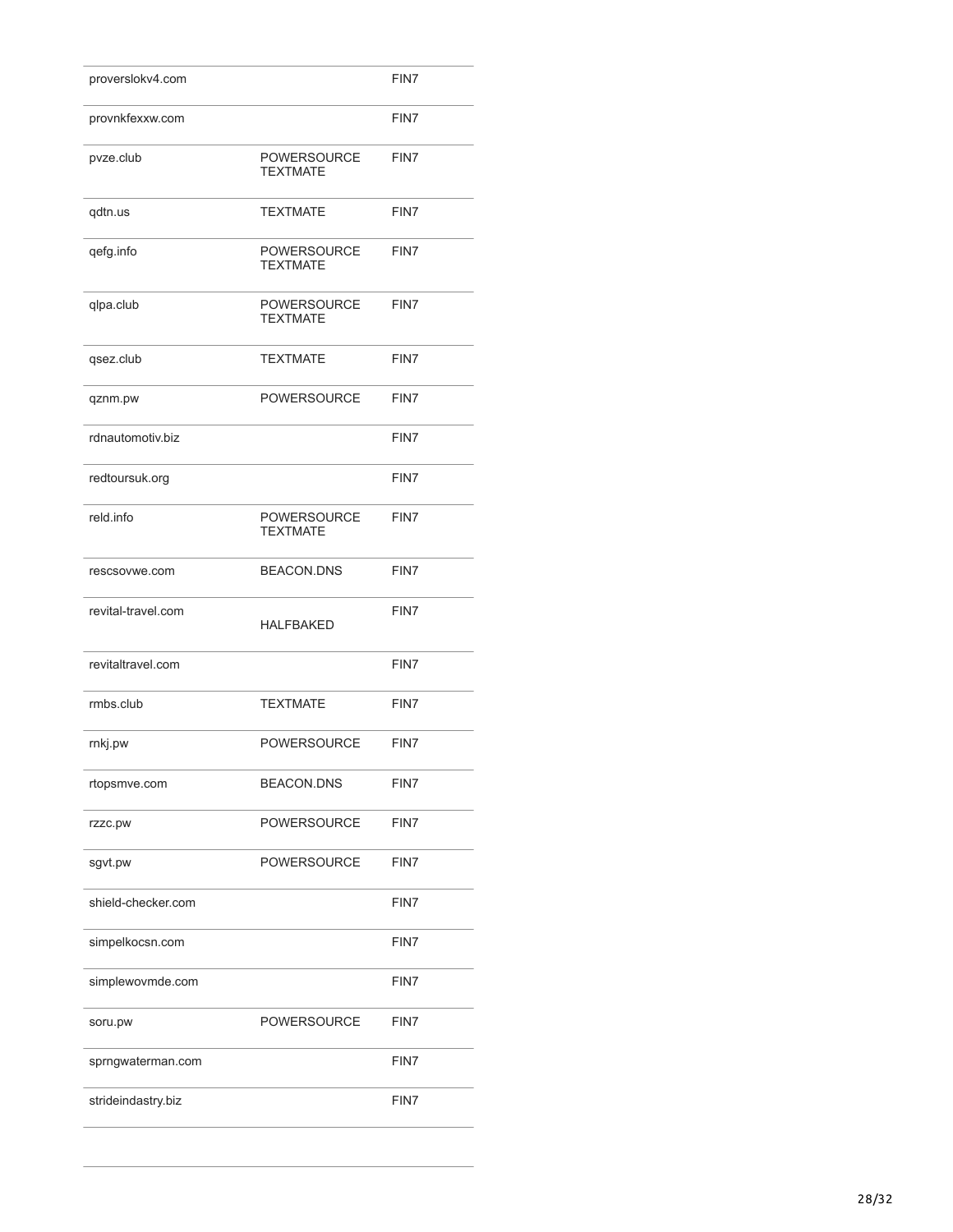| strideindustrial.com    |                                       | FIN7 |
|-------------------------|---------------------------------------|------|
| strideindustrialusa.com | <b>MAL</b>                            | FIN7 |
| strikes-withlucky.com   |                                       | FIN7 |
| swio.pw                 | <b>POWERSOURCE</b>                    | FIN7 |
| tijm.pw                 | <b>POWERSOURCE</b>                    | FIN7 |
| tnt-media.net           |                                       | FIN7 |
| true-deals.com          | <b>BEACON.DNS</b>                     | FIN7 |
| trustbankinc.com        |                                       | FIN7 |
| tsrs.pw                 | <b>POWERSOURCE</b>                    | FIN7 |
| turp.pw                 | <b>POWERSOURCE</b>                    | FIN7 |
| twfl.us                 | <b>POWERSOURCE</b>                    | FIN7 |
| ueox.club               | <b>POWERSOURCE</b><br><b>TEXTMATE</b> | FIN7 |
| ufyb.club               | <b>POWERSOURCE</b><br><b>TEXTMATE</b> | FIN7 |
| utca.site               | <b>POWERSOURCE</b><br><b>TEXTMATE</b> | FIN7 |
| uwqs.club               | <b>TEXTMATE</b>                       | FIN7 |
| vdfe site               | <b>POWERSOURCE</b><br><b>TEXTMATE</b> | FIN7 |
| viebsdsccscw.com        |                                       | FIN7 |
| viebvbiiwcw.com         |                                       | FIN7 |
| vikppsod.com            | <b>BEACON.DNS</b>                     | FIN7 |
| vjro.club               | <b>POWERSOURCE</b><br><b>TEXTMATE</b> | FIN7 |
| vkpo.us                 | <b>POWERSOURCE</b><br><b>TEXTMATE</b> | FIN7 |
| voievnenibrinw.com      |                                       | FIN7 |
| vpua.pw                 | <b>POWERSOURCE</b>                    | FIN7 |
| vpuo.pw                 | <b>POWERSOURCE</b>                    | FIN7 |
| vqba.info               | <b>POWERSOURCE</b><br><b>TEXTMATE</b> | FIN7 |
|                         |                                       |      |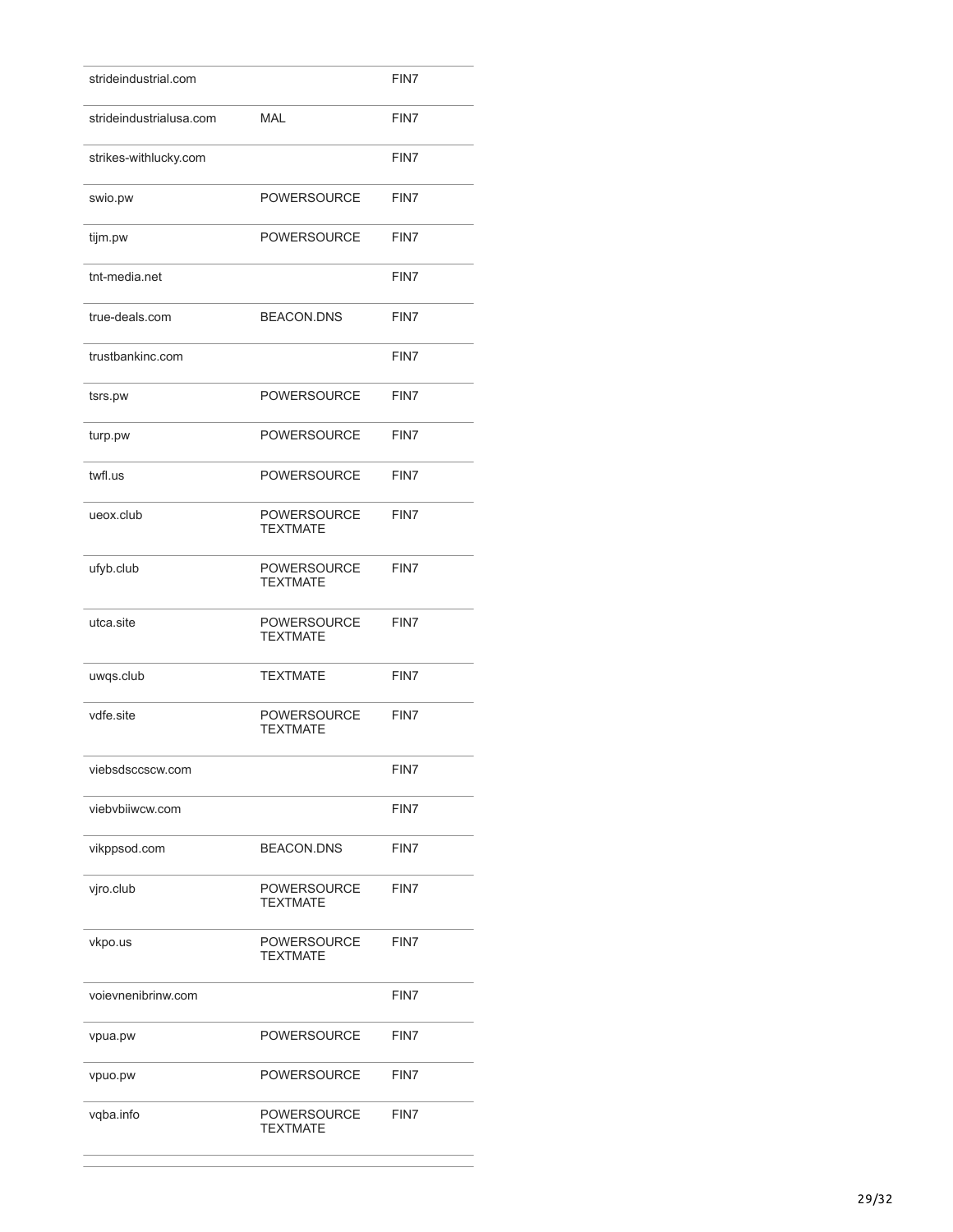| vwcq.us                 | <b>POWERSOURCE</b><br><b>TEXTMATE</b> | FIN7 |
|-------------------------|---------------------------------------|------|
| vxqt.us                 | <b>POWERSOURCE</b><br><b>TEXTMATE</b> | FIN7 |
| vxwy.pw                 | <b>POWERSOURCE</b>                    | FIN7 |
| wein.net                | <b>POWERSOURCE</b>                    | FIN7 |
| wfsv.us                 | <b>POWERSOURCE</b><br><b>TEXTMATE</b> | FIN7 |
| whily.pw                |                                       | FIN7 |
| wider-machinery-usa.com |                                       | FIN7 |
| widermachinery.biz      |                                       | FIN7 |
| widermachinery.com      |                                       | FIN7 |
| wnzg.us                 | <b>TEXTMATE</b>                       | FIN7 |
| wqiy.info               | <b>POWERSOURCE</b><br><b>TEXTMATE</b> | FIN7 |
| wruj.club               | <b>TEXTMATE</b>                       | FIN7 |
| wuc.pw                  | <b>POWERSOURCE</b>                    | FIN7 |
| wvzu.pw                 | <b>POWERSOURCE</b><br><b>TEXTMATE</b> | FIN7 |
| xhqd.pw                 | <b>POWERSOURCE</b>                    | FIN7 |
| xnlz.club               | <b>TEXTMATE</b>                       | FIN7 |
| xnmy.com                | <b>POWERSOURCE</b>                    | FIN7 |
| yamd.pw                 | <b>POWERSOURCE</b>                    | FIN7 |
| ybnz.site               | <b>TEXTMATE</b>                       | FIN7 |
| ydvd.net                | <b>TEXTMATE</b>                       | FIN7 |
| yedq.pw                 | <b>POWERSOURCE</b>                    | FIN7 |
| yodq.pw                 | <b>POWERSOURCE</b>                    | FIN7 |
| yomd.pw                 | <b>POWERSOURCE</b>                    | FIN7 |
| yqox.pw                 | <b>POWERSOURCE</b>                    | FIN7 |
| ysxy.pw                 | <b>POWERSOURCE</b><br><b>TEXTMATE</b> | FIN7 |
|                         |                                       |      |

L.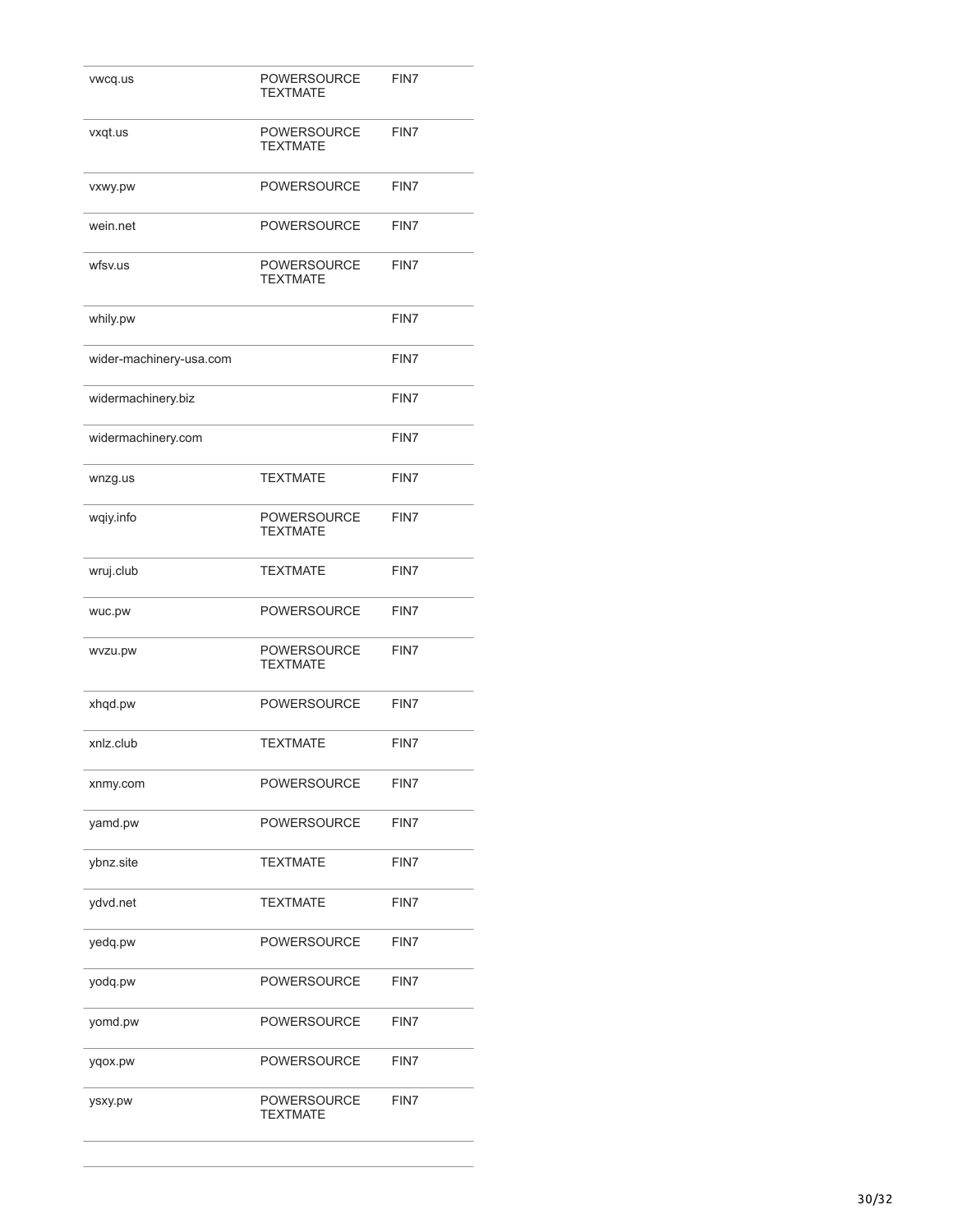| zcnt.pw              | POWERSOURCE<br><b>TEXTMATE</b>        | FIN7 |
|----------------------|---------------------------------------|------|
| zdqp.pw              | <b>POWERSOURCE</b>                    | FIN7 |
| zjav.us              | POWERSOURCE<br><b>TEXTMATE</b>        | FIN7 |
| zjvz.pw              | <b>POWERSOURCE</b>                    | FIN7 |
| zmyo.club            | POWERSOURCE<br><b>TEXTMATE</b>        | FIN7 |
| zody.pw              | POWERSOURCE<br><b>TEXTMATE</b>        | FIN7 |
| zrst.com             | POWERSOURCE                           | FIN7 |
| zugh.us              | <b>POWERSOURCE</b><br><b>TEXTMATE</b> | FIN7 |
| clients14-google.com |                                       | FIN7 |
| clients18-google.com |                                       | FIN7 |
| clients19-google.com |                                       | FIN7 |
| clients23-google.com |                                       | FIN7 |
| clients31-google.com |                                       | FIN7 |
| clients33-google.com | <b>BEACON.DNS</b>                     | FIN7 |
| clients39-google.com |                                       | FIN7 |
| clients46-google.com |                                       | FIN7 |
| clients47-google.com |                                       | FIN7 |
| clients51-google.com |                                       | FIN7 |
| clients52-google.com |                                       | FIN7 |
| clients55-google.com |                                       | FIN7 |
| clients56-google.com |                                       | FIN7 |
| clients57-google.com |                                       | FIN7 |
| clients58-google.com |                                       | FIN7 |
| clients6-google.com  | HALFBAKED                             | FIN7 |
| clients62-google.com |                                       | FIN7 |